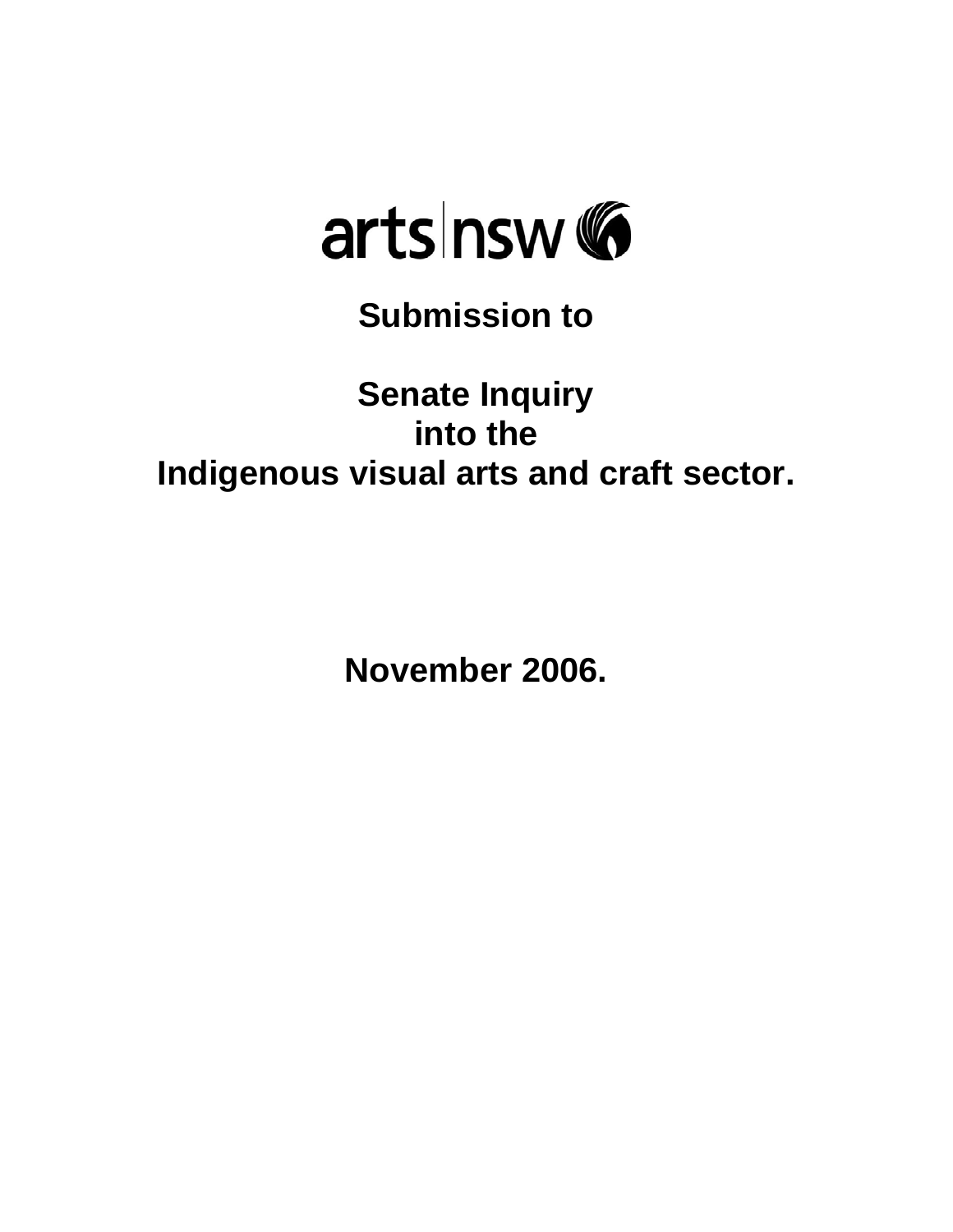#### **Preamble:**

Arts NSW welcomes the Senate Inquiry into the Indigenous visual arts and craft sector and the opportunity to outline the current composition and new trends of the NSW sector and key areas of opportunities and pressures.

NSW has the largest State population of Indigenous people in Australia with the following demographics:

- 30% of Australia's Indigenous population lives in NSW.
- The representation of remote and very remote Indigenous populations in NSW, compared to the Indigenous Australian population, is extremely low.
- The representation of urban and regional Indigenous populations in NSW, compared to the Indigenous Australian population, is particularly high (ranging from 25% to 47%).
- Just over 20% of the total Indigenous visual arts and craft professionals live in NSW, reflecting the statistical influence of 'Desert' artists on national statistics.

Urban communities within NSW have developed from a long history of Indigenous populations moving from their own traditional locations due to a variety of socioeconomic reasons and embedding within the existing Indigenous population of the area.

In many cases, this movement creates particular issues associated with the significant impact that disconnection from traditional lands and cultural practices cause. It also creates very unique cultural profiles that have led to the development of a vibrant Indigenous urban art sector.

#### **The need for adequate recognition and support for urban and inner regional indigenous populations under existing and future programs of support for Indigenous visual arts and craft is the most important proposition within this submission.**

There is a clear need for national co-ordination and leadership by the Commonwealth, complimented by bilateral approaches to indigenous arts development. The NSW Indigenous Arts Development Strategy provides a number of opportunities for enhanced Commonwealth support to match NSW initiatives.

**The need for appropriate and proportionate support to enable Indigenous visual arts and craft to take place in areas of relocation, and to be acknowledged and recognised as relevant and valid forms of art form practice is critical to the achievement of COAG goals for social reform in Indigenous affairs and for the Cultural Ministers Council's foremost priority under its 2006 Framework for National Cooperation.** 

A number of case studies have been provided to illustrate the scope of this sector and the need for ongoing investment into its continued development.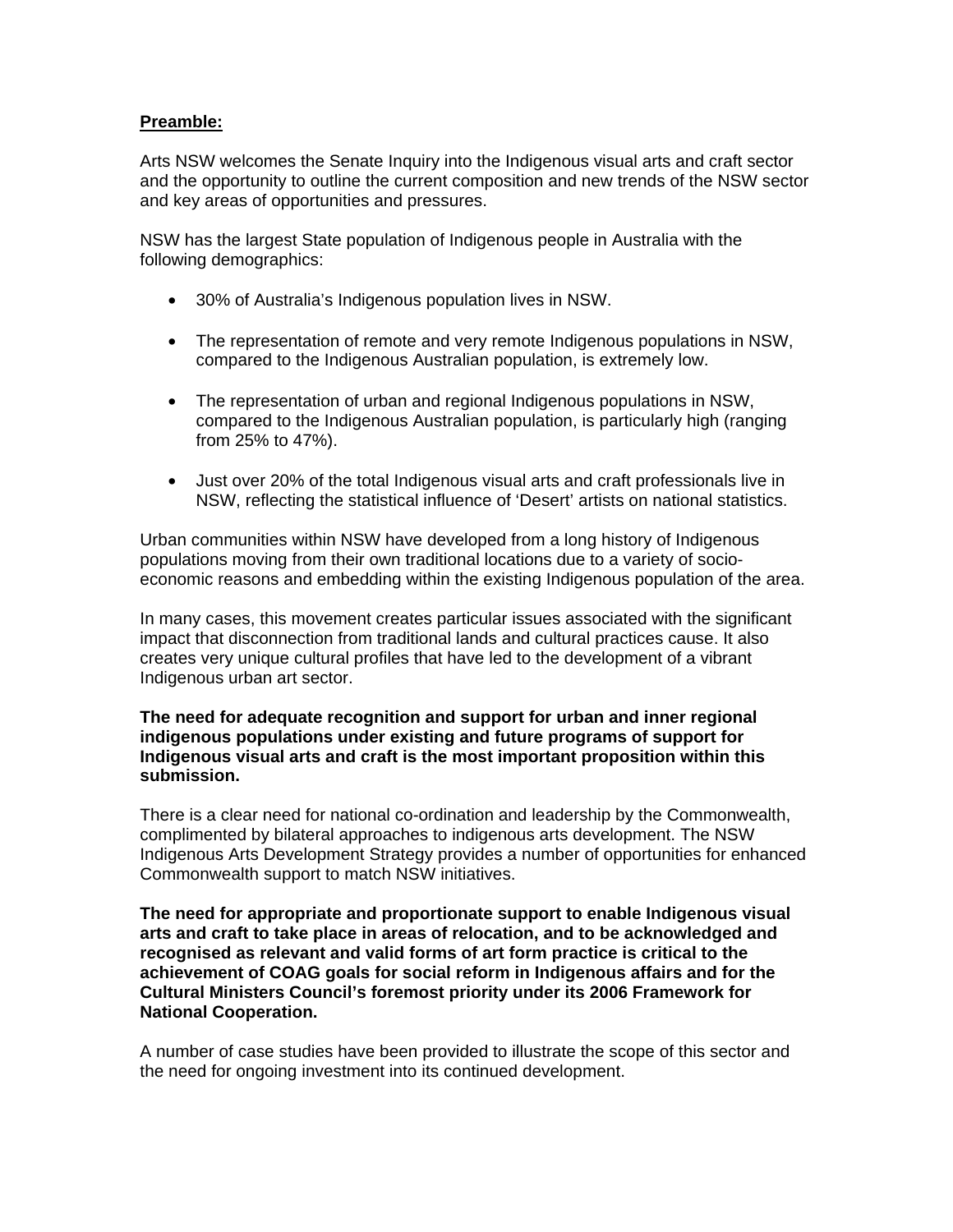# *a) The current size and scale of NSW's Indigenous visual arts and craft sector;*

An appreciation of the demographics of Indigenous peoples within NSW is needed to understand the NSW Indigenous visual arts and craft sector. NSW has the largest population of Indigenous people in Australia with a population base centred within both major urban areas and rural and remote areas.

# **Number and Distribution of Indigenous Australians:**

In June 2001, the estimated resident Indigenous population of NSW was 134,888, which was 2.1% of the total population of NSW. By comparison, Indigenous people made up 2.4% of the total Australian population.

NSW accounted for over one-quarter (29%) of the Indigenous population of Australia.

Of the 134,888 Indigenous people in NSW, 6% lived in remote or very remote areas.

# ESTIMATED RESIDENT INDIGENOUS POPULATION(a), By

| remoteness areas, 2001 |         |          |          |  |  |
|------------------------|---------|----------|----------|--|--|
|                        | NSW no. | Aust no. | % in NSW |  |  |
|                        |         |          |          |  |  |
| Major cities           | 56 773  | 138 494  | 41.0     |  |  |
| Inner regional         | 43 697  | 92 988   | 47.0     |  |  |
| Outer regional         | 25 9 22 | 105 875  | 24.5     |  |  |
| Remote                 | 6 1 7 8 | 40 161   | 15.4     |  |  |
| Very remote            | 2 3 1 8 | 81 002   | 2.9      |  |  |
| <b>Total</b>           | 134 888 | 458 520  | 29.4     |  |  |

(a) Estimates are experimental.

*Source*: ABS, *Population Characteristics, Aboriginal and Torres Strait Islander Australians, 2001* (cat. no. 4713.0).

#### **Participation in Indigenous Creative Arts:**

In 2002, about 16% of Indigenous people aged 15 years and over in NSW were involved in Indigenous arts and crafts activities during the previous 12 months, 8% had performed Indigenous music, dance or theatre, and 12% had written or told Indigenous stories. Overall, about one-quarter (26%) of Indigenous people had participated in at least one of these selected Indigenous creative arts activities, with the majority (83%) not receiving any payment. Participation was lower for people living in remote areas (19%) than nonremote areas (26%).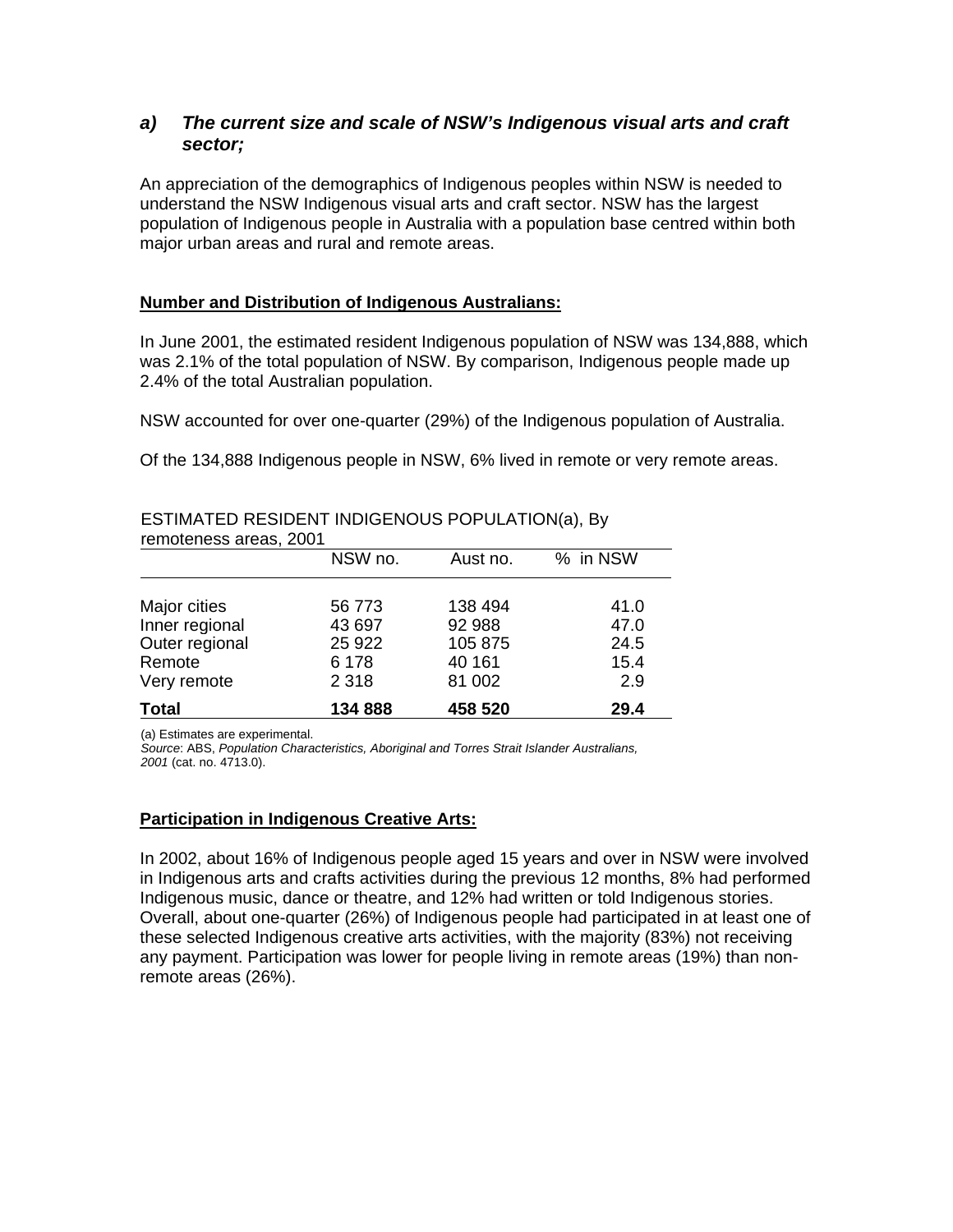#### CREATIVE ARTS PARTICIPATION BY INDIGENOUS PERSONS, NSW, In last 12 months, 2002

|                               | '000 | % of Indigenous<br>population(b) |
|-------------------------------|------|----------------------------------|
| Type of Indigenous            |      |                                  |
| activity(a)                   |      |                                  |
| Arts and crafts               | 13.4 | 16.0                             |
| Music, dance or theatre       | 6.3  | 7.6                              |
| Writing or telling stories    | 10.0 | 11.9                             |
| <b>Whether paid</b>           |      |                                  |
| Paid                          | 3.6  | 4.3                              |
| Not paid                      | 17.9 | 21.4                             |
| Age group (years)             |      |                                  |
| 15-34                         | 12.0 | 14.3                             |
| 35 years and over             | 9.5  | 11.3                             |
| Remoteness                    |      |                                  |
| Non-remote                    | 20.5 | 24.5                             |
| Remote                        | 1.0  | 1.2                              |
| <b>Total who participated</b> | 21.5 | 25.7                             |

(a) People may have undertaken more than one activity.

(b) Aged 15 years and over.

*Source*: ABS, National Aboriginal and Torres Strait Islander Survey, 2002 (data available on request).

#### **Employment in Indigenous Visual Arts and Craft:**

In 2001, 20.5% of the national total of Indigenous people employed as visual art and craft professionals as their main occupation originated from NSW.

| <b>Indigenous Visual Arts and Craft</b> | No. (main   |       |
|-----------------------------------------|-------------|-------|
| <b>Professionals</b>                    | occupation) | $\%$  |
| <b>New South Wales</b>                  | 161         | 20.5  |
| Victoria                                | 23          | 2.9   |
| Queensland                              | 209         | 26.6  |
| South Australia                         | 132         | 16.8  |
| Western Australia                       | 144         | 18.3  |
| Tasmania                                |             | 0.9   |
| Northern Territory                      | 110         | 14.0  |
| <b>Australian Capital Territory</b>     | 0           | 0.0   |
| <b>Other Territories</b>                | 0           | 0.0   |
| Total                                   | 786         | 100.0 |

*© Commonwealth of Australia, 2003* 

*Source*: ABS, 2001 Census of Population and Housing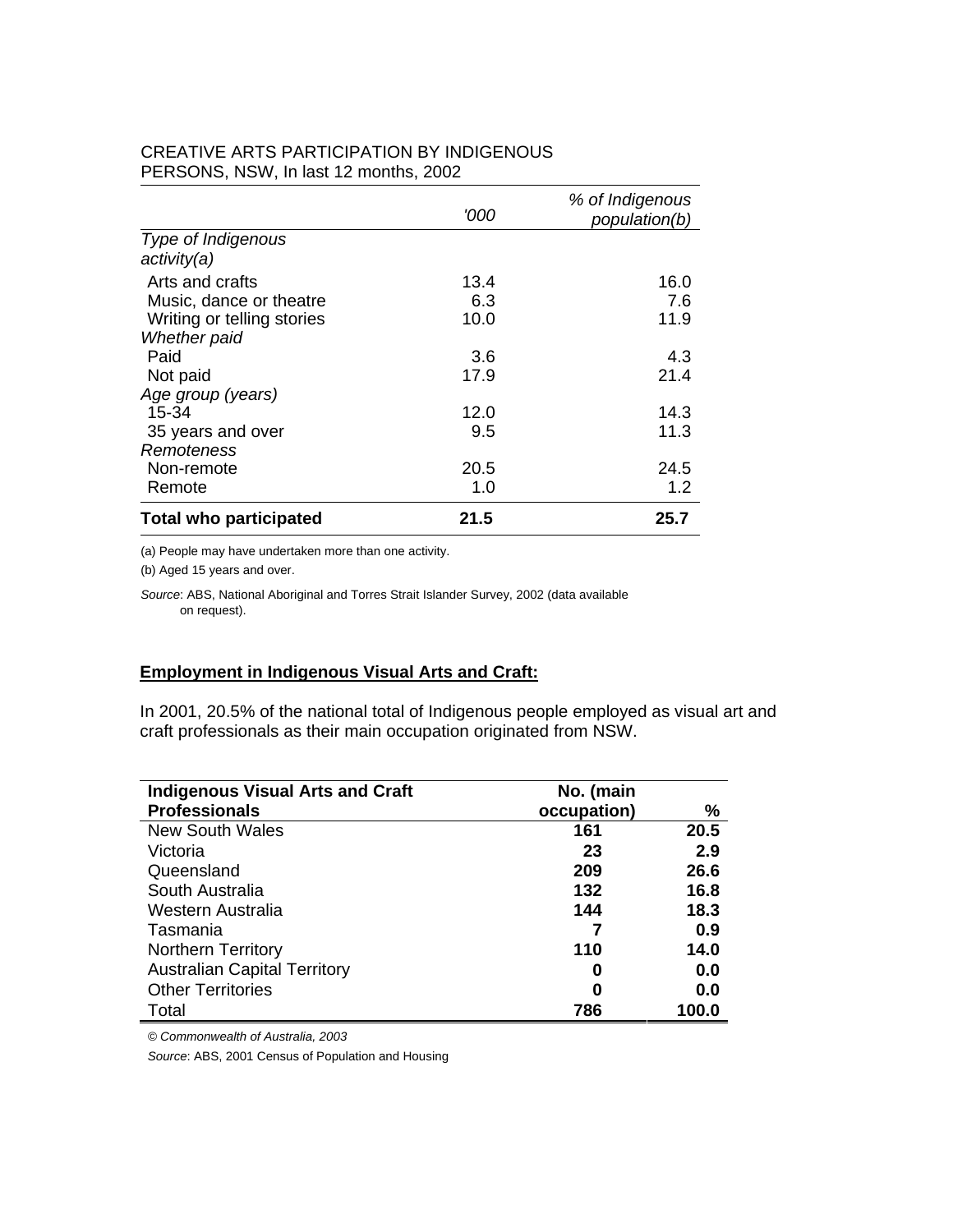No. (main occupation)



<sup>2001</sup> Census of Population and Housing, ABS

These population bases have direct impact on the nature of Indigenous visual arts and craft sector within NSW.

Regional distribution of Indigenous populations show a diverse composition ranging from large population centres within major cities such as Sydney, Newcastle and Wollongong to inner and outer regional areas. These urban communities have very unique cultural profiles that have led to the development of a vibrant Indigenous urban art sector.

This sector encompasses a number of diverse themes that embody each artist's background and sharing a common thread through their Aboriginality. Within themes you will find commentary on Australian history, social interaction and political expression, as well as cultural transmission through the continuance of cultural and artistic traditions.

The scope of the Indigenous arts and craft sector within NSW is continually evolving with new initiatives that fall outside of the more established model framework of an "Indigenous Art Centre'.

#### **NSW Indigenous Art Centres:**

There has been a major movement in the development of various models of Indigenous art centres within NSW over the last six years. The Department of Communication, Information Technology and the Art's 'Indigenous Art Centres Directory 2006' lists fifteen art centres within NSW. (see Appendix A for greater detail)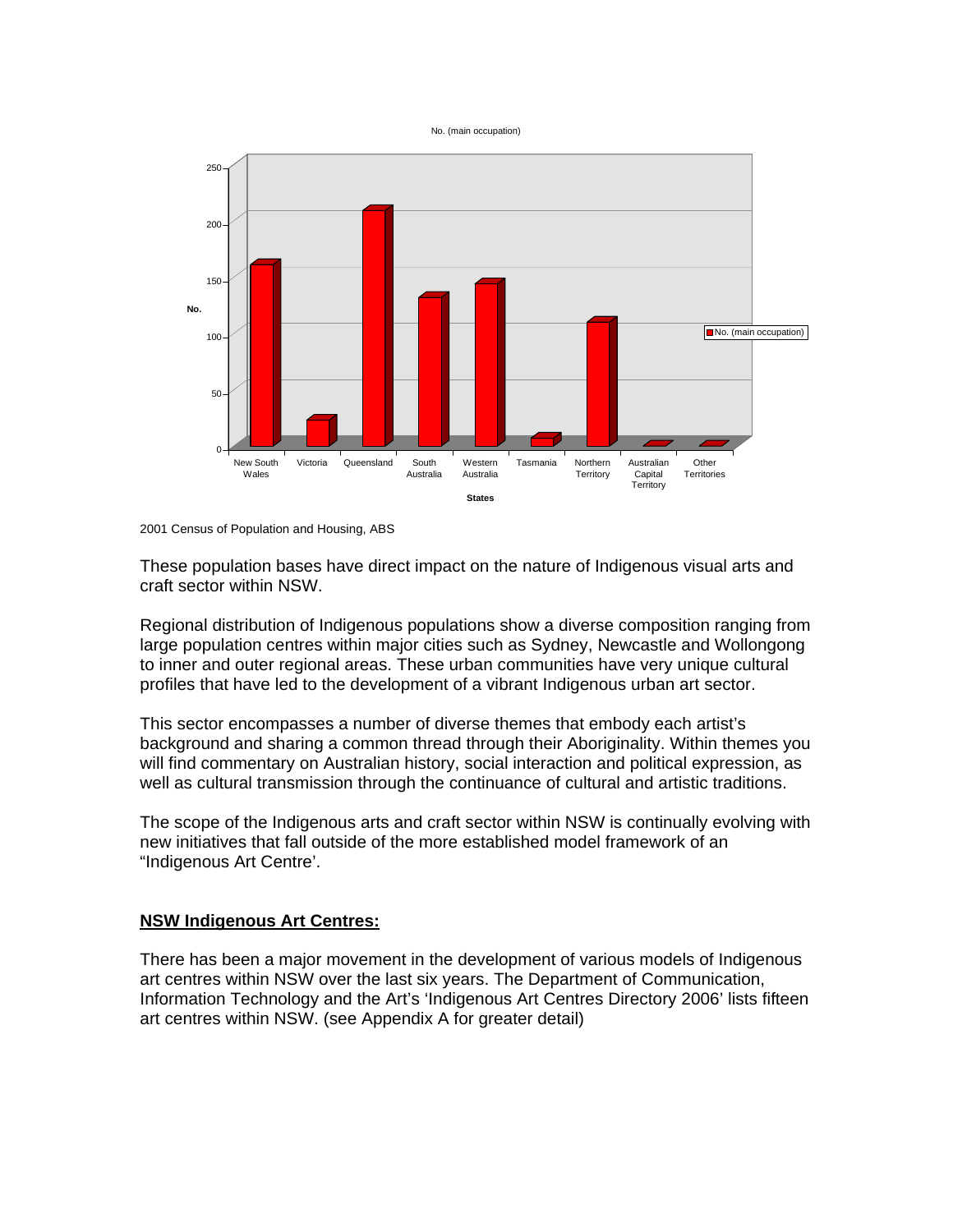These are as follows:

- **Aboriginal Cultural Centre Monaroo Bobberrer Gudu Eden**
- **Armidale and Regional Aboriginal Cultural Centre and Keeping Place Armidale**
- **Boolarng Nangamai Aboriginal Art and Culture Studio Gerringong**
- **Boomalli Aboriginal Artists Cooperative Sydney**
- **Budamurra Aboriginal Corporation Ulladulla**
- **Euraba Paper Aboriginal Corporation Toomelah.**
- **Ngurrala Aboriginal Corporation Maxville**
- **Orana Aboriginal Corporation Wellington.**
- **Shed Designs South Grafton**
- **South Coast Aboriginal Cultural Centre Nowra**
- **Tharawal Local Aboriginal Land Council Buxton**
- **Tobwabba Art Forster**
- **Ulugundahi Art and Culture Gallery Maclean**
- **Umbarra Aboriginal Corporation Akolele**
- **Yarrawarra Aboriginal Corporation Corindi Beach**

In addition, a number of artist cooperatives are being established that have evolved from the development of a critical mass of artists within communities that in many cases are a result of TAFE programs. These artists identify the need for a cooperative approach to assist with issues such as advocacy and promotion. (see Appendix A for greater detail)

Artists cooperatives include:

- **Gamilarart Tamworth**
- **Blue Mountains Aboriginal Arts Group**
- **Tenterfield Aboriginal Arts Group**
- **Northern Rivers NSW Indigenous Arts Business Hub.**
- **Kari Yalla Aboriginal Artists Co-operative South Coast**
- **Junuys Youth Business Enterprise –Bowraville.**

# *b) The economic, social and cultural benefits of the sector;*

# **Social Benefits:**

The measurement of the importance of arts in the social well being of Indigenous people through reconnection and continuance of cultural identity has been both sporadic and problematic.

It is hopeful the new draft Australian Bureau of Statistics directions in Aboriginal and Torres Strait Islander Statistics with its identified strategic area *'Understanding and Measuring Indigenous Wellbeing"* will address this problem*.*

Within NSW there are a wide range of social based art programs to address social well being and early intervention. These programs endeavour to utilise visual arts to enable people to explore issues and build skills to improve social and economic opportunities.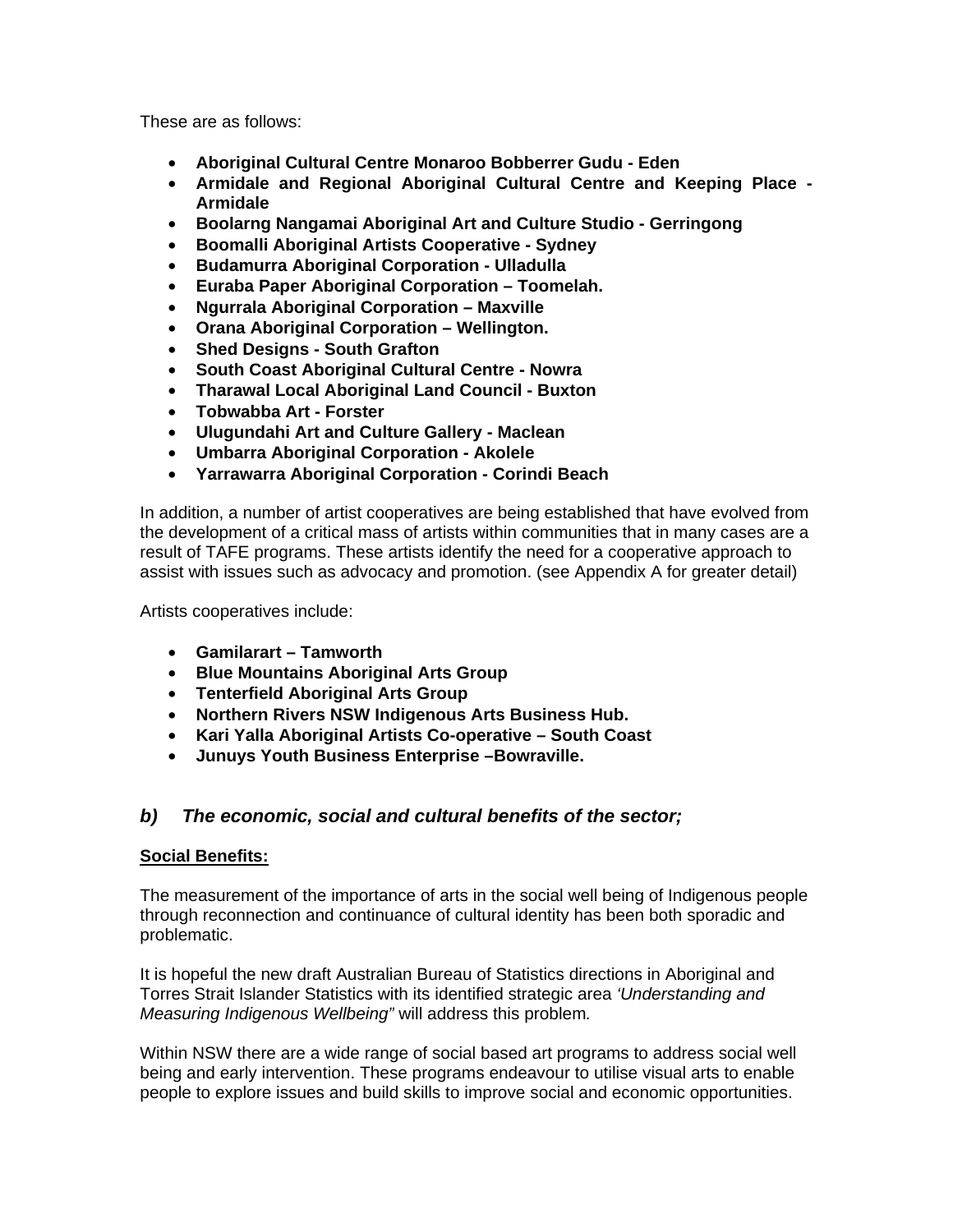Arts based programs delivered through agencies such as Department of Juvenile Justice are a part of wider developmental programs that have a general focus on personal development as well as specific activity based art programs for young offenders.

Funding support from the NSW Department of Community Services Area assistance scheme is aimed at promoting community well being and its functions and a number of Indigenous art based projects have been supported under this scheme.

# **Case Study: beyond.empathy - Mubali - Moree Indigenous Young Mothers Project**

**Funding Partners** NSW Health NSW Aboriginal Maternal and Infancy Health Strategy.

# **Project Partners**

The Gamilaroi Community Midwifery Service, Moree Hunter New England Health Families First Communities as Schools Moree Family Support Moree TAFE



Mubali – which means 'pregnant' in the Gamilaroi language – began in May 2004 and used

an arts intervention process to improve the health of pregnant indigenous women, young mothers (15yrs – 25 yrs) and their babies in the Moree district. It stemmed from concern among local health services that this group of women was not getting access to pre-natal advice and often only sought medical assistance as their babies were being born.

*Beyond Empathy* was engaged to bring the women into early and regular contact with the Gamilaroi Community Midwifery Service at Moree Hospital.



At a series of visual art workshops held in a special room at Moree Base Hospital, the young women made and then painted plaster casts of their pregnant bellies, mentored by the artist's aunties in the community. During these sessions the midwives and health professionals were able to give valuable messages about maternal and baby care, nutrition, mental health, dental health, parenting and breastfeeding. The 'Aunties', who are elders in the community, were part of the process.

The artworks and painted casts formed part of a popular exhibition at the Moree Plains Regional Gallery.

Of the first group of ten participants, nine were still breastfeeding 12 months later and the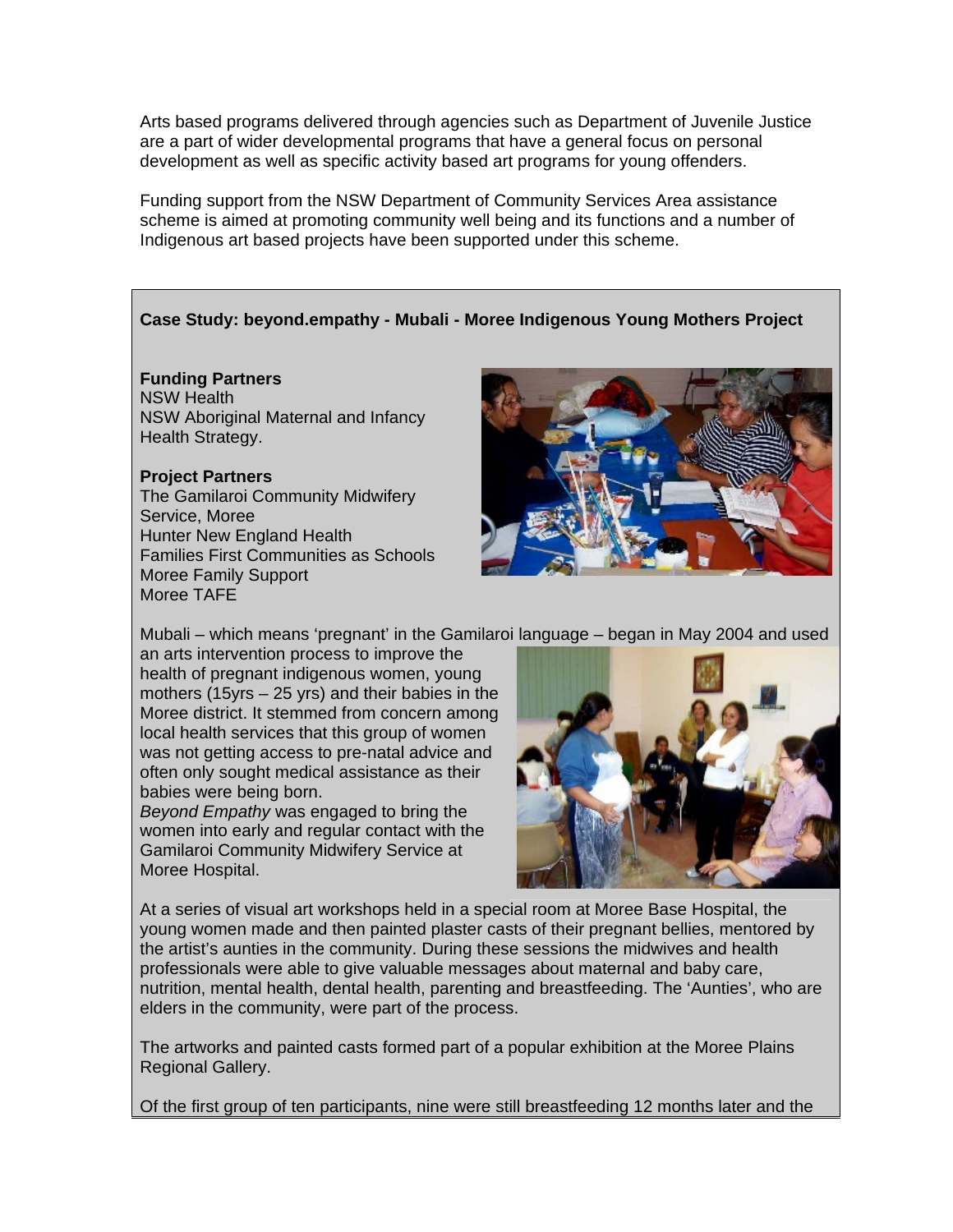average birth weight of their babies was significantly higher than those of babies born to women who had not been part of Mubali.

Significantly, the young participants are now better educated about pre- and post-natal care and are able to share important health messages with other pregnant women in their community.

The Mubali 'approach' has provided an effective means for the Moree midwives to connect with the young Indigenous women of their region, a group that previously rarely sought professional help for their pregnancies. The project now has a life of its own with the midwives using the Mubali method as part of their overall program of health care for new mothers in Moree.



Its success was recognised in October 2005 when NSW Health

Minister John Hatzistergos presented the project with two State Government Health Department awards: the Consumer Participation Award and the Baxter Ministerial Award.

From Beyond Empathy website. http://www.beyondempathy.org.au/

# **Economic Benefits:**

The measurement of the economic benefits derived from the overall Indigenous arts and craft sector have been sporadic, relying at best on estimates based on gallery and Indigenous art auction sales. It is evident that a broader approach is needed that encompasses a wider market analysis that includes direct sales by artists and art centres, sales through the private gallery sector, commission based sales through the public gallery sector and e-commerce though online sales and eBay.

An additional need for NSW would be the extent of the NSW Indigenous art market within the context of the broader market. A particular emphasis would be a comparative analysis on sales of NSW based art to other Indigenous art through the major metropolitan private gallery sector.

# **Cultural Benefits:**

The cultural benefits of art to NSW Indigenous society can be seen through the maintenance and enhancement of regional cultural traditions. This important role in cultural preservation and transmission is facilitated as artists seek to develop their own artistic expression by finding inspiration through their culture.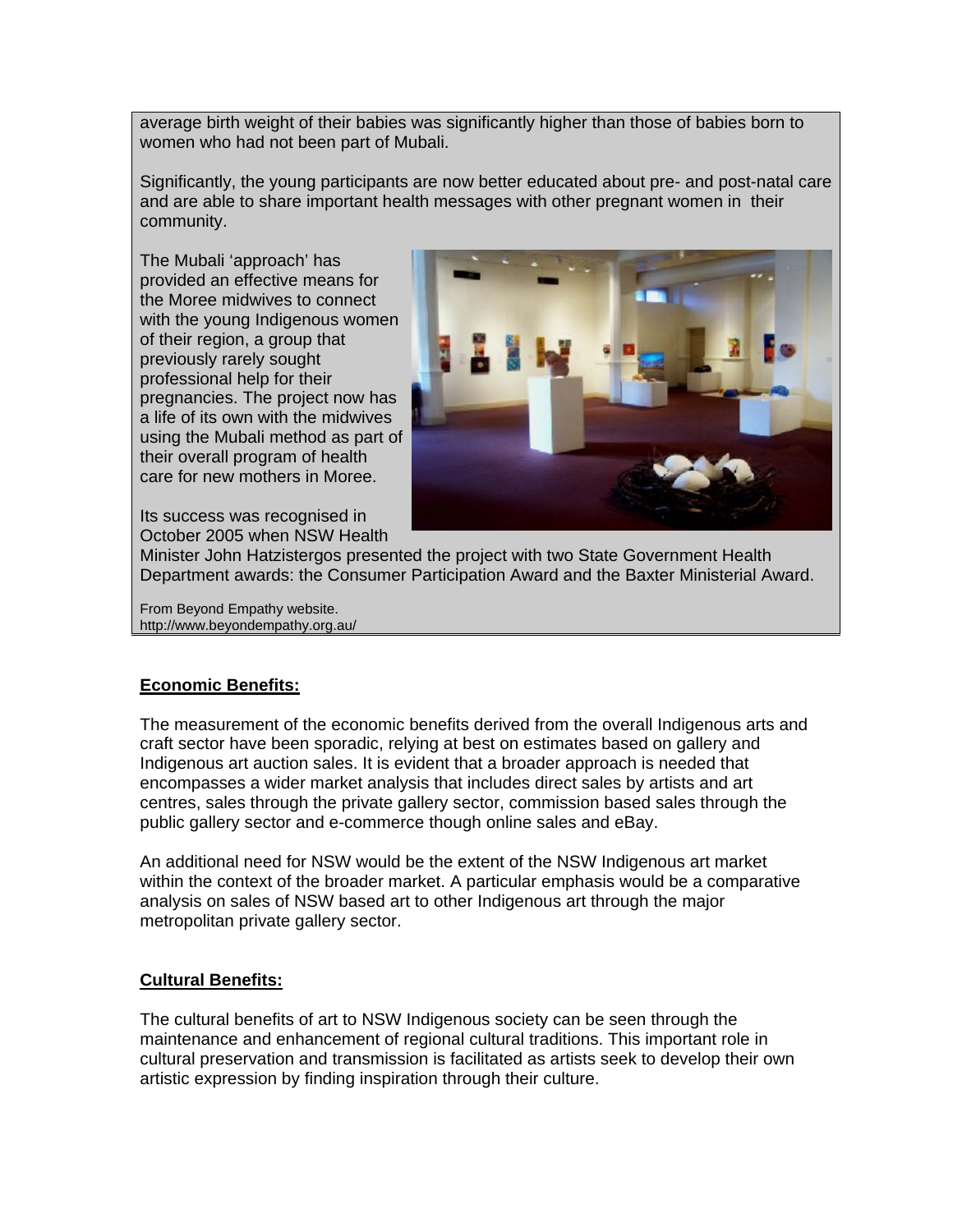This is undertaken through interaction with elders and cultural places as well as other forms of both tangible and intangible cultural heritage found in places such as keeping places and cultural centres, museums, galleries, libraries and archives.

When researching traditional cultural practices, artists also need to adhere to cultural protocols through acknowledgement that information may be communally owned and geographically specific, whilst other information may be culturally sensitive (i.e. certain images may only be viewed by women).

*My life and culture is just as valid and important as any other. I celebrate and promote my culture through my work as an artist and curator. The statement 'you have lost your culture' disturbs me as, in fact, it is an impossibility to lose your culture. What is being insinuated is that you are not living up to naive stereotypical ideas of Aboriginality. Urban Aboriginal culture is just as legitimate as any other culture and deserves the same respect and acknowledgment.* 

> Jonathan Jones, artist and curator, Wiradjuri/Gamilaroi

From Doing It Our Way, Arts NSW.

# *c) The overall financial, cultural and artistic sustainability of the sector;*

#### **Financial:**

At present, the NSW Indigenous art and craft sector has a limited capacity for financial sustainability. Although there is a range of funding sources available for the development of Indigenous art and craft from all levels of government, there is at present no real coordinated approach for funding models.

For artists and art centres to survive, Governments need to develop effective funding models that embrace frameworks such as Bilateral Agreements, Shared Responsibility Agreements, and the NSW Governments '*Two Ways Together'* Aboriginal Affairs Plan.

These models need to encompass not only support for artistic endeavour of indigenous artists, but issues such as appropriate business model development and governance and effective marketing strategies

# **Cultural:**

One of the great pressures upon the cultural sustainability of the NSW Indigenous arts and craft sector is the overall 'Indigenous Art Market'. The large presence and commanding prices obtained by some desert artists and the market pressures applied through stereotyping what Indigenous arts is, have led many Indigenous artists to adopt desert styles.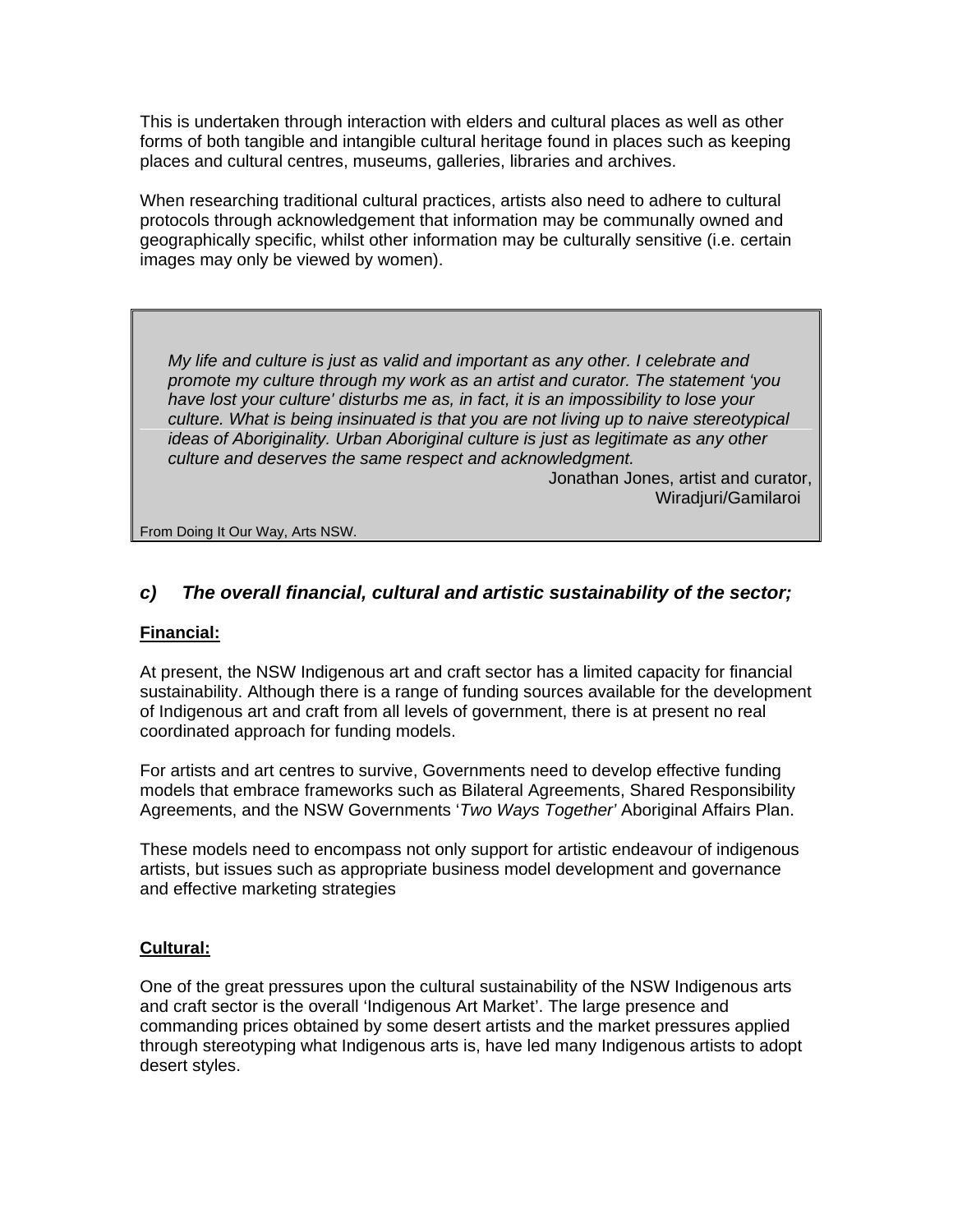Arts NSW has produced a guide "Doing it Our Way – Contemporary Indigenous cultural expression in New South Wales" to outline the need for creative expression based on cultural inspiration over imitation.

However, a broader approach needs to be undertaken encompassing cultural practices and transmission and educational resources through areas such as TAFE courses and cultural mentoring.

# **Artistic:**

There are many possibilities for the artistic sustainability of NSW Indigenous artists, which can be highlighted by the recent developments in the cooperative approach many communities are undertaking. There is a vibrant indigenous art community being developed, through educational resources such as TAFE courses and encompassing various forms of visual art such as sculpture and new media.

# *Issues of Sustainability – A Recent Case Study*

Boomalli is the most significant urban Indigenous cooperative in Sydney. Following a severe storm, a recent flood at Boomalli's gallery premises in Leichhardt highlights the limited capacity for this organisation to adequately respond to disaster. The gallery did not have a developed disaster plan in place prior to the flood. Their response to the flood was therefore expedient and unplanned, significantly compromising the operations of the gallery.

Immediately following the flood, it was apparent that the gallery's offices, equipment and furniture were damaged beyond repair. These items were removed by the gallery's insurer. Staff at Boomalli were without office space and the loss of office equipment rendered it impossible for a short period of time for the gallery to respond to correspondence, telephone calls and emails.

Boomalli's flood illustrates the vulnerability of even the state's most robust Indigenous art cooperative. It highlights the degree to which the resources of this organisation are stretched, to the extent that these resources must be focused on delivering its public programs at the expense of other standard museological considerations, such as disaster planning. In the event of a disaster, these resources were further stretched, beyond the galleries capacity.

Staff at Boomalli succeeded in maintaining business-as-usual in their exhibition program during the recovery from the flood, keeping Boomalli's doors open for their usual business hours. This is testament to the commitment and enthusiasm of Boomalli's staff to their core mission to exhibit Indigenous art, despite the limitations of their other resources.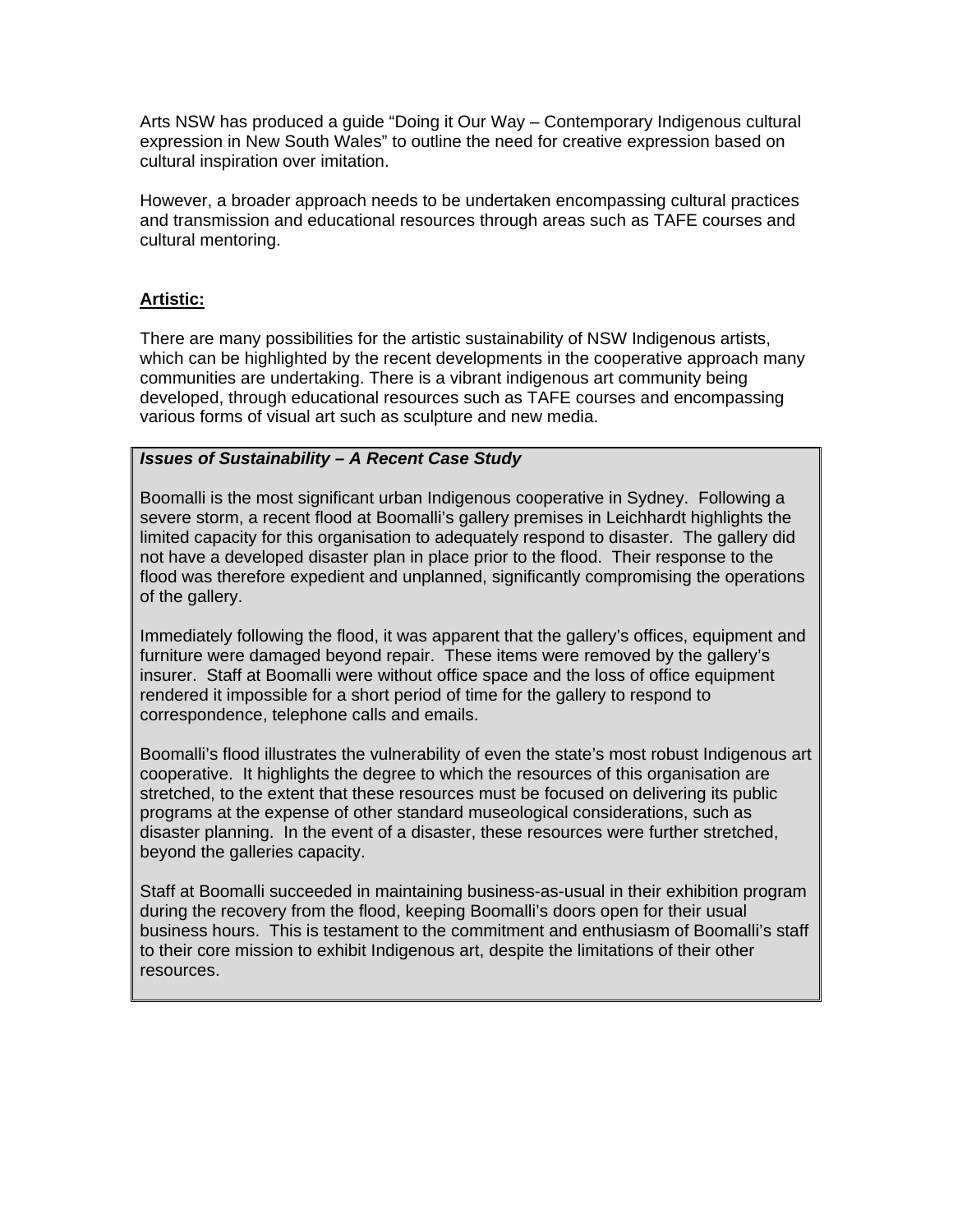# *d) The current and likely future priority infrastructure needs of the sector;*

# **Cultural Facilities in Indigenous Communities**

The 2001 Community Housing and Infrastructure Needs Survey found that there were 49 discrete Indigenous communities with 50 or more residents in New South Wales.

Of these communities, 23 of these communities had sporting facilities, 22 had a hall or meeting area, while 5 had a library, arts or cultural centre. This disparate level shows the need for infrastructure development for Indigenous arts within NSW.



2001 Community Housing and Infrastructure Needs Survey, ABS.

The future infrastructure needs of the NSW Indigenous visual arts and craft sector are dependant on the various Indigenous arts and craft models developed. There are however four main priority areas;

- access to gallery and exhibition space
- access to production and workshop space
- access to culturally appropriate spaces
- utilisation of new technologies

# **New Technologies.**

The utilisation of new technologies will enable Indigenous artists to market themselves on both a national and international front. This however places high infrastructure demands to adequately compete in this emerging area.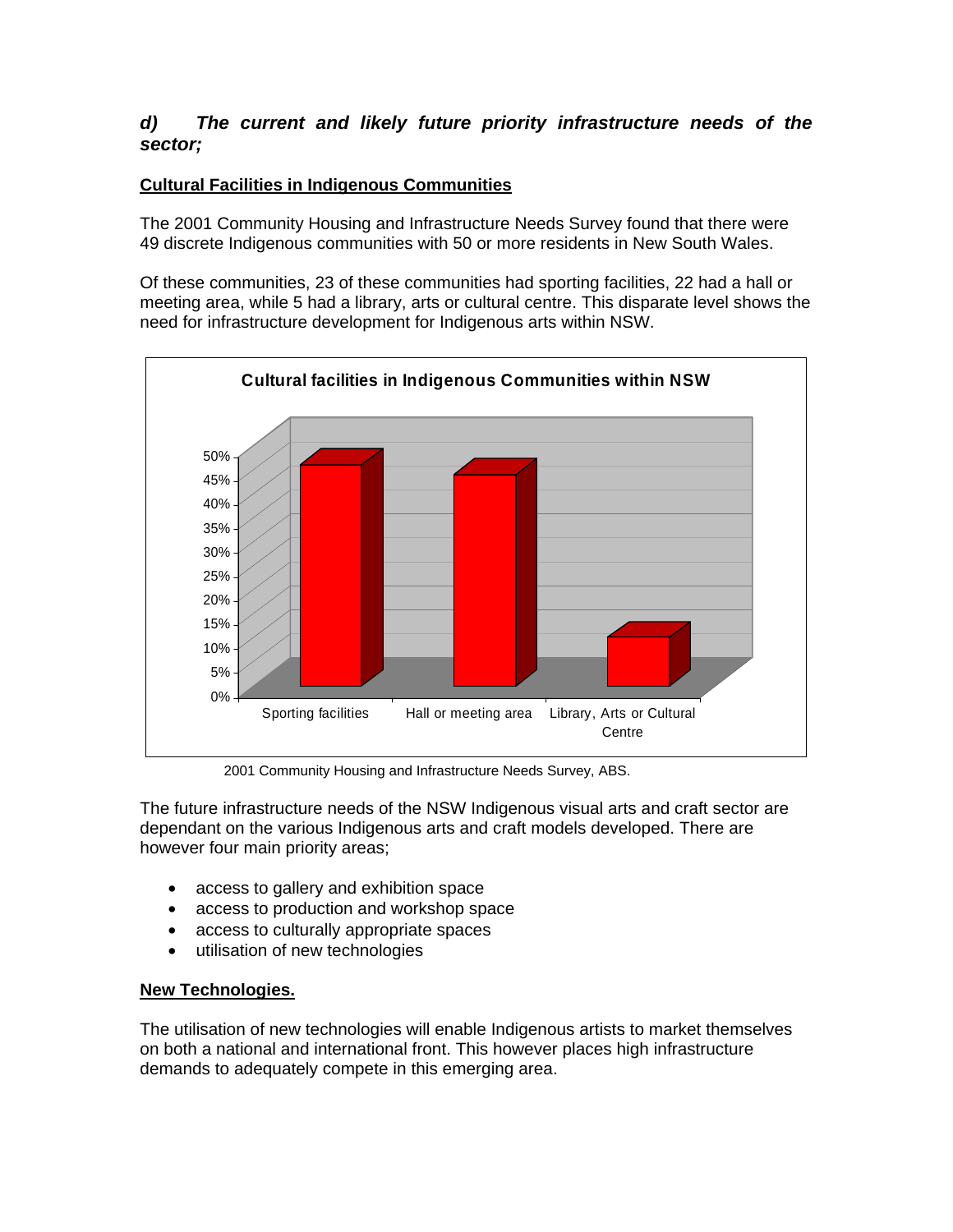# **Case Study: Euraba Paper Company**

The Euraba Paper Company was founded in 1999 by Goomeroi women from Toomelah and Boggabilla Indigenous communities in north western NSW. It is the only Indigenous community to produce handmade, archival paper from local 100% cotton off-cuts.

For many of these women, it has been their first experience of full time employment. Their immediate challenge is to become commercially viable, in order to realise their vision of long term local training and employment.

In 2000, Euraba Paper Company formed a partnership with Global Internet networking company, Cisco Systems to assist with the provision of office equipment and contribute the development of a website that will give information about their products and make ecommerce possible. Cisco will also assist with finding new markets through their networks, hosting functions and developing marketing materials.

Euraba Paper was also able to secure the services of CyberDreaming, Australia's leading Indigenous Multimedia company for their generous involvement in creating their web site.

# *e) Opportunities for strategies and mechanisms that the sector could adopt to improve its practices, capacity and sustainability, including to deal with unscrupulous or unethical conduct;*

**Error! Not a valid link.**

Arts NSW is the lead agency for the *Two Ways Together Aboriginal Affairs Plan* NSW Indigenous arts and cultural expression strategy.

This strategy will be designed to uphold the guiding principles of the broader *Two Ways Together* plan by helping build partnerships between Aboriginal people and the NSW Government in the interests of strengthening Aboriginal leadership, economic independence and cultural and social well being.

The Strategy will have four key driving elements:

**Community Engagement** through the development of assessable community skills development pathways to enhance levels of proficiency within Aboriginal communities. These would range from local community levels to high end international standards and encompass existing education based resources in conjunction with the development of mentoring roles for both key Aboriginal and mainstream organisations.

**Economic Sustainability** through the support and protection of a vibrant NSW Aboriginal cultural and arts sector. This will be achieved through the ongoing development of culturally appropriate NSW cultural and arts export and marketing strategies.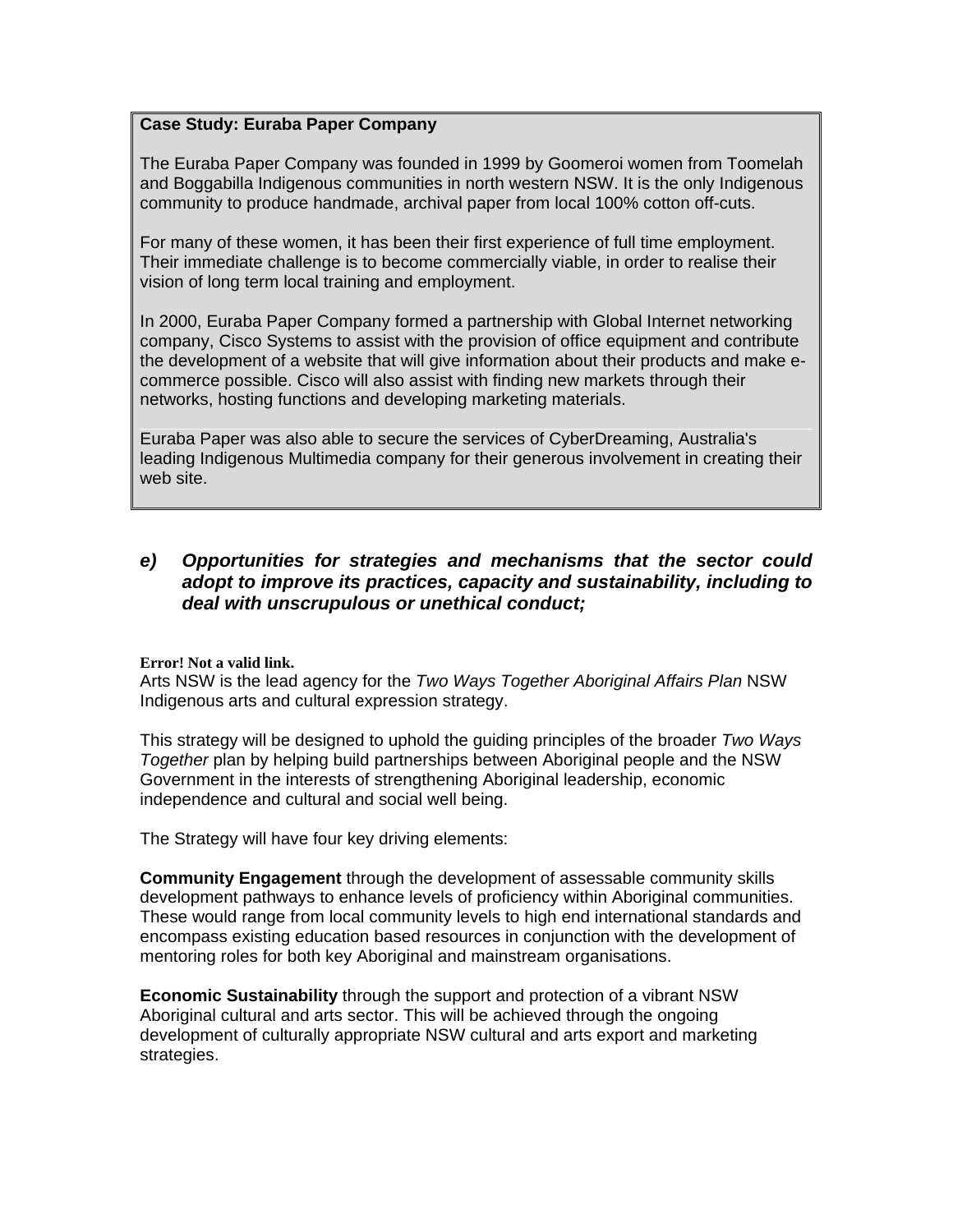**Cultural & Social impact** through the development of programs that focus on cultural transmission, expression and participation and social capacity building through early intervention and reconnection with cultural identity.

**Connecting Government Programs** at all levels through effective integrated strategies. Identifying and linking cross-over opportunities with other sectors such as education, sport & recreation and health.

# **Support for the development of the Indigenous Intellectual Property Toolkit**

Arts NSW is supportive of the Cultural Ministers Council project for the development of the national Indigenous Intellectual Property (IIP) Toolkit which is viewed as a practical and effective way of increasing awareness and promoting good practice in managing Indigenous intellectual property.

It is hoped that this project will be able to streamline access and awareness to existing support organisations and programs such as the following:

- [Arts Law Centre of Australia "Artists in the Black"](http://www.artslaw.com.au/Indigenous/)
- [VISCOPY](http://www.artslaw.com.au/Indigenous/)
- [National Association for the Visual Arts](http://www.visualarts.net.au/) NAVA

# *f) Opportunities for existing government support programs for Indigenous visual arts and crafts to be more effectively targeted to improve the sector's capacity and future sustainability.*

# **Arts NSW support for the NSW Indigenous visual arts and craft sector.**

In the last five years (2002 – 2006), the Visual Arts and Craft (VAC) program at Arts NSW has funded 42 applications that specifically relate to Indigenous visual arts, totalling \$541,326. These applications variously cover program costs, projects, staff establishment, multiyear funding, strategic initiatives, special initiatives, artists, touring and acquisitions.

The breakdown of VAC program grants for specifically Indigenous applications for years 2002 – 2006 is thus:

- 2002 The VAC program funded 6 Indigenous visual arts applications, totalling \$51,940
- 2003 The VAC program funded 10 Indigenous visual arts applications, totalling \$79,189
- 2004 The VAC program funded 17 Indigenous visual arts applications, totalling \$162,197
- 2005 The VAC program funded 2 Indigenous visual arts applications, totalling \$85,000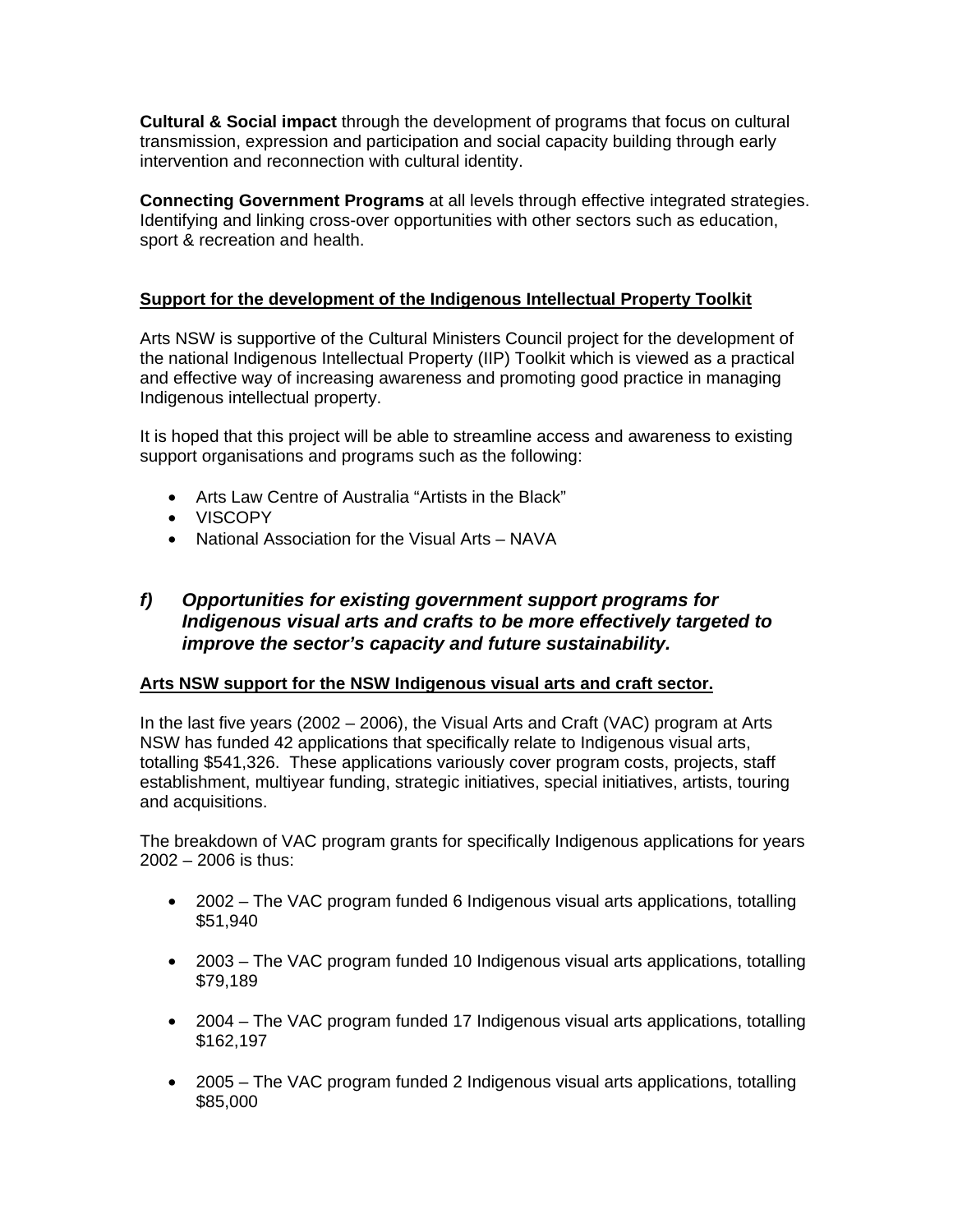• 2006 – The VAC program funded 7 Indigenous visual arts applications, totalling \$163,000

#### **Case Study: 2006 Indigenous Arts Fellowship**

The biennial NSW Indigenous Arts Fellowship valued at \$15,000 has been awarded to visual artist Mr. Joe Hurst.

The award was presented to Mr. Hurst at a function at the Sydney Town Hall by the NSW Minister for the Arts, the Hon Bob Debus, and the Lord Mayor of Sydney, Clover Moore MP.

Mr. Hurst will use the fellowship towards a multilayered project of three stages. The first part will involve the artist in a professional skills development program in computer graphics, imaging and publication. This will be followed by his research in remote areas of western NSW to study natural and man-made landforms and features as well as related Aboriginal stories. The final stage will involve creating a sculptural artwork based on this research.

He will travel to western NSW part of which is located in his own tribal area - Muruwari. He will visit Culgoa, Macquarie Marshes, Gundabooka, Mutawintji, Kinchega and Mungo National Parks and their nearby communities.

Mr. Hurst has worked as a visual artist for over twenty years and has produced a body of work in a range of visual media. He has worked in sculpture, design, photography, painting and community cultural development. He has also undertaken a diverse range of well known public works having designed the Sea of Hands installation for reconciliation and the Olympics in Sydney's Royal Botanic Gardens. One of his large Mimi sculptures is displayed at the Powerhouse Museum.

Mr. Hurst has also exhibited internationally and notably several of his artworks are held in the NSW Parliament collection. He was the first Aboriginal artist in residence at the Bundanon retreat.

It is anticipated that the proposed artwork will make a valued contribution to the broader visual arts landscape of Indigenous sculpture in New South Wales and highlight not only Mr. Hurst's rich multi-disciplinary contribution to Indigenous visual arts and but also the positive contribution made to the City of Sydney and New South Wales by Indigenous artists.

The NSW Indigenous Arts Fellowship was established in 1996 to assist Indigenous artists to further develop their professional careers. The fellowship is co-funded by Arts NSW and the City of Sydney.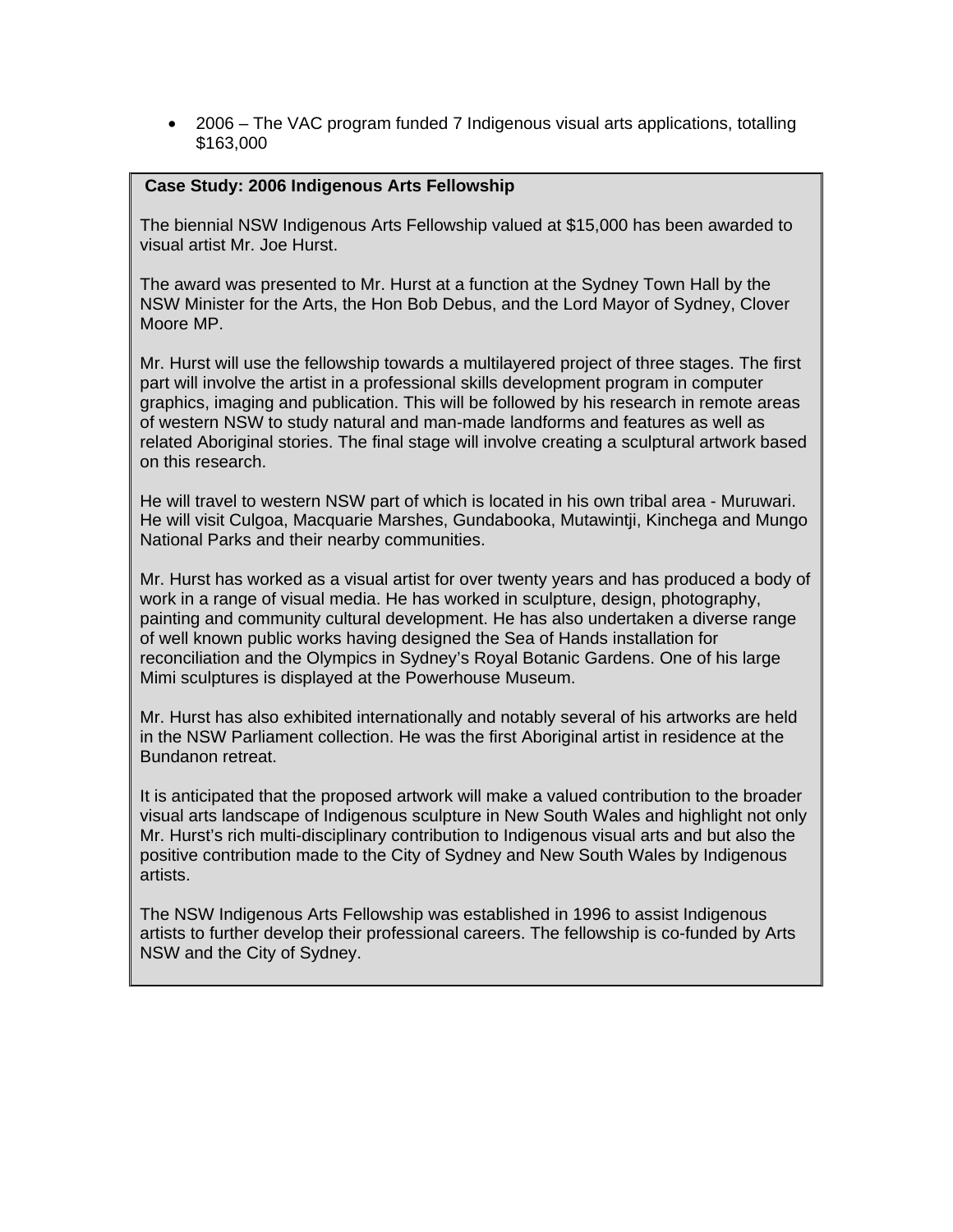# **NSW public galleries**

Arts NSW supports the programs and operations of public galleries in NSW, which includes significant Indigenous content. A brief survey of the Indigenous visual arts in the public galleries of NSW shows a strong representation of Indigenous content, programs and strategies, in general. This is certainly one of the strengths of this sector in NSW. (See Appendix B for greater detail on NSW public galleries support)

#### **Museums and Galleries NSW.**

Arts NSW funds the leading development agency for the museum and gallery sector in NSW, Museums & Galleries NSW (MGnsw). MGnsw is committed to the principles of Indigenous protocols that have been developed to support ways of using Indigenous cultural material, and interacting with Indigenous people and their communities. MGnsw aims to support, recognise and promote Indigenous cultural expression and work and actively build collaborative partnerships, constructive relationships and communication between Indigenous Australians and the regional museum and gallery sector.

This is achieved through:

- highly successful tours of contemporary Indigenous visual art exhibitions
- building valuable strategic partnerships with a wide range of arts spaces, artist run initiatives, craft organisations, Keeping Places, Indigenous organisations, state cultural institutions and cultural centres engaged in developing and presenting contemporary visual arts and craft
- increased professionalism in the sector with the delivery to the conferences, masterclasses, symposia and workshops that address Indigenous cultural protocols

(See Appendix C for list of MGnsw Indigenous Programs)

# **The Parliament of NSW Indigenous art prize and regional tour.**

In 2005, the Parliament of NSW and the Campbelltown Arts Centre, with support from Arts NSW organised the inaugural *Parliament of NSW Indigenous Art Prize,* a **\$20 000** acquisitive prize for Indigenous artists born or living in NSW.

In 2006, the expansion of this prize saw 39 works selected to be exhibited at the NSW Parliament from 4<sup>th</sup> October to 2<sup>nd</sup> November.

In addition, 2006 featured two new initiatives;

- College of Fine Arts (COFA) Professional Development Award sponsored by the College of Fine Arts, UNSW which includes a two week residency and solo exhibition at EPS Gallery, COFA.
- regional tour for 2007, co-ordinated by Museums and Galleries NSW to regional galleries in Bega, Cowra, Coffs Harbour and Kempsey.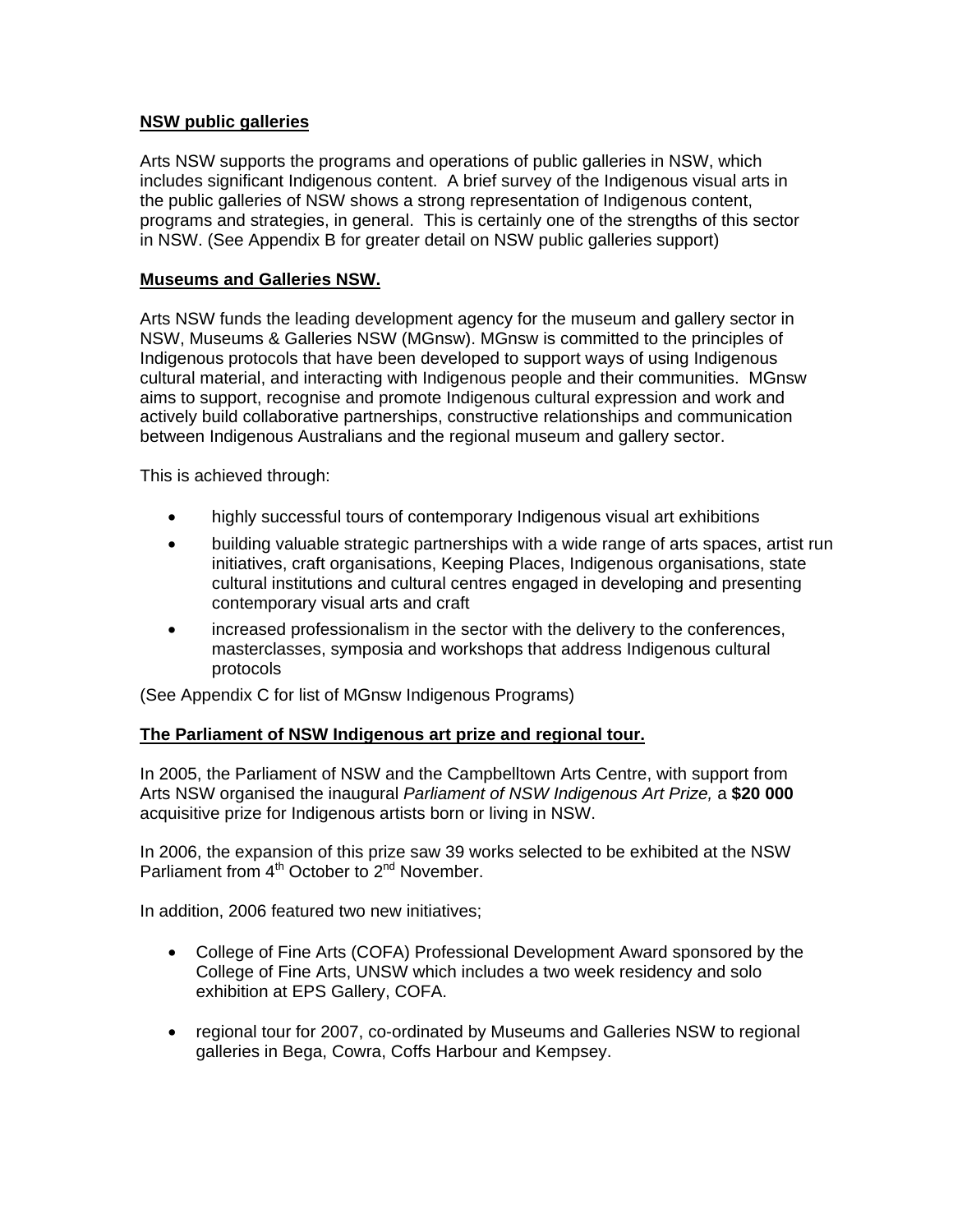# **Commonwealth program support for the NSW Indigenous visual arts and craft sector.**

# **Department of Communication, Information Technology and the Arts (DCITA).**

The National Arts and Crafts Industry Support (NACIS) program provides direct funding support to Indigenous art centres and arts support and advocacy organisations. The program's overall objectives are to assist art centres to become stronger and to build a more sustainable Indigenous visual arts industry.

To achieve these objectives, NACIS funding assists organisations to:

- strengthen governance and business management practices in the industry;
- provide opportunities for artists to maintain, develop and extend their professional art practice; and
- provide opportunities for arts workers to develop professional skills and experience.



Funding for the NACIS program in 2005/06 (as shown above in the above map supplied by DCITA) raises particular concerns for the NSW Indigenous art and craft sector. The disparity between funding levels within NSW comparative to some other states identifies the need for a wider strategic approach for assistance to the NSW sector.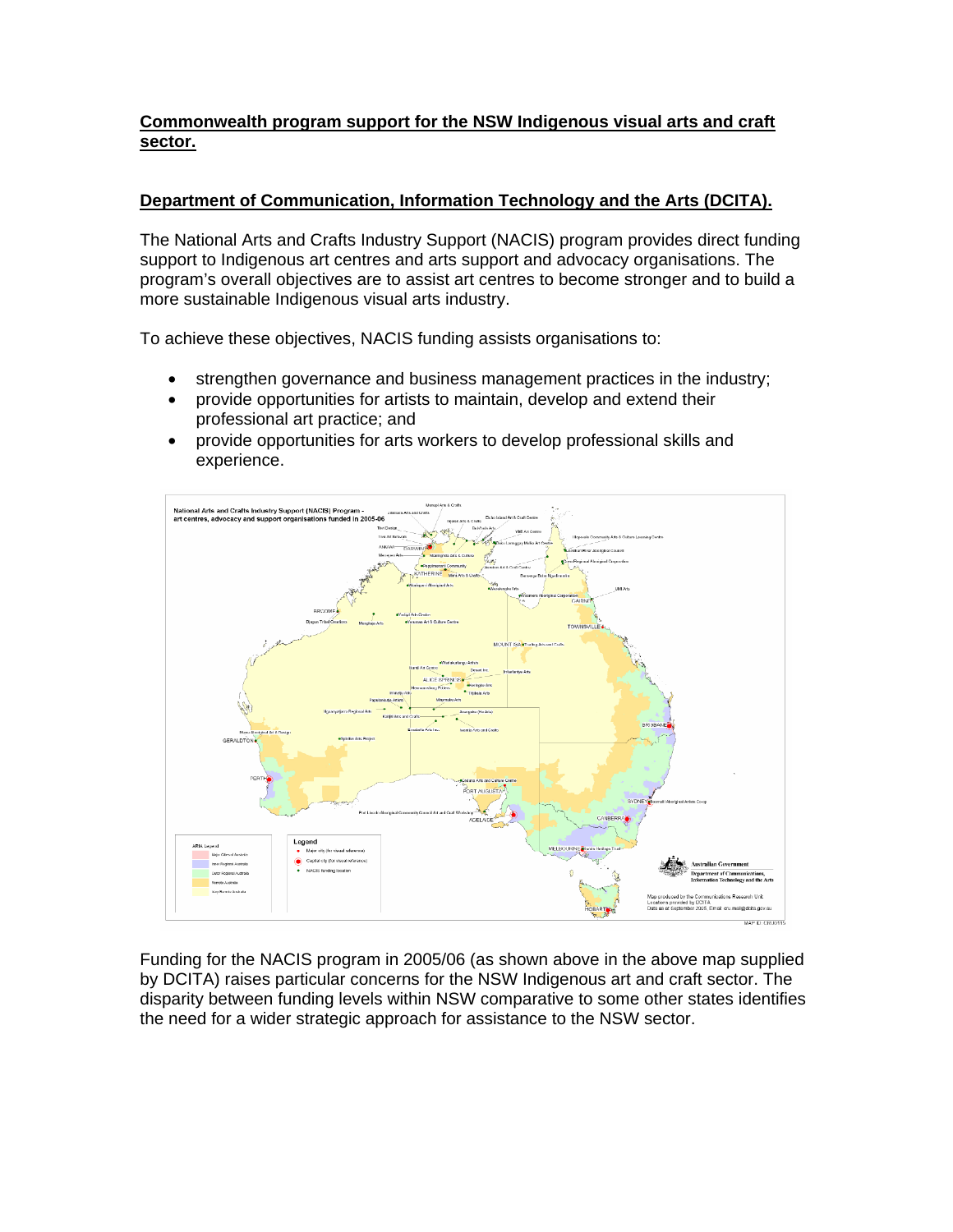# **Australia Council for the Arts**

The Indigenous Art Centre Program administered by the Aboriginal and Torres Strait Islander Arts Division of the Australia Council is a part of the broader Visual Arts and Craft Strategy that was created in response to the Contemporary Visual Arts and Craft Inquiry by Rupert Myer.

This three year initiative aims to assist Indigenous art centres through supporting the following:

- Artform based skills development in visual arts for Indigenous artists & arts workers
- Professional development opportunities for Indigenous committee members in governance training, management & planning
- Freight, advertising, artists representation at exhibitions
- Purchase of high quality art materials and resources for artists
- Workshops, cultural camps where the primary purpose is the transfer of traditional knowledge from Elders/Senior community members to young people
- Advertising and/or promotional costs for exhibitions
- Costs to establish an effective documentation or collection management system within the Art Centre.

It is evident that the continuation of this important initiative is required for the ongoing development of the Indigenous Visual art and Craft sector. However, investigation into greater coordination and/or consolidation with DCITA's NACIS program should be undertaken to develop a more effective model.

# **New approach of Government Support:**

The NSW Aboriginal Affairs plan 'Two Ways Together' outlines a policy framework aimed at delivering a "Whole of Government" to approach to Aboriginal issues within NSW.

Under this plan, Arts NSW is the lead agency for the development of a NSW Indigenous Arts and Cultural Expression strategy. This strategy aims to develop effective integrated strategies to identify and link cross-government opportunities through not only existing programs and funding but more importantly to develop new initiatives.

Areas under consideration are:

- Education and Training pathway development through Schools, NSW TAFE and Universities.
- Greater awareness of NSW Indigenous arts and craft through development and support of promotional programs such as Indigenous visual arts exhibitions (investigation of support for the greater utilisation of 'Visions Australia' program by NSW Indigenous Arts sector.
- Development of NSW Indigenous visual arts and craft advocacy through Indigenous protocols appropriate to specific projects, collections, regions and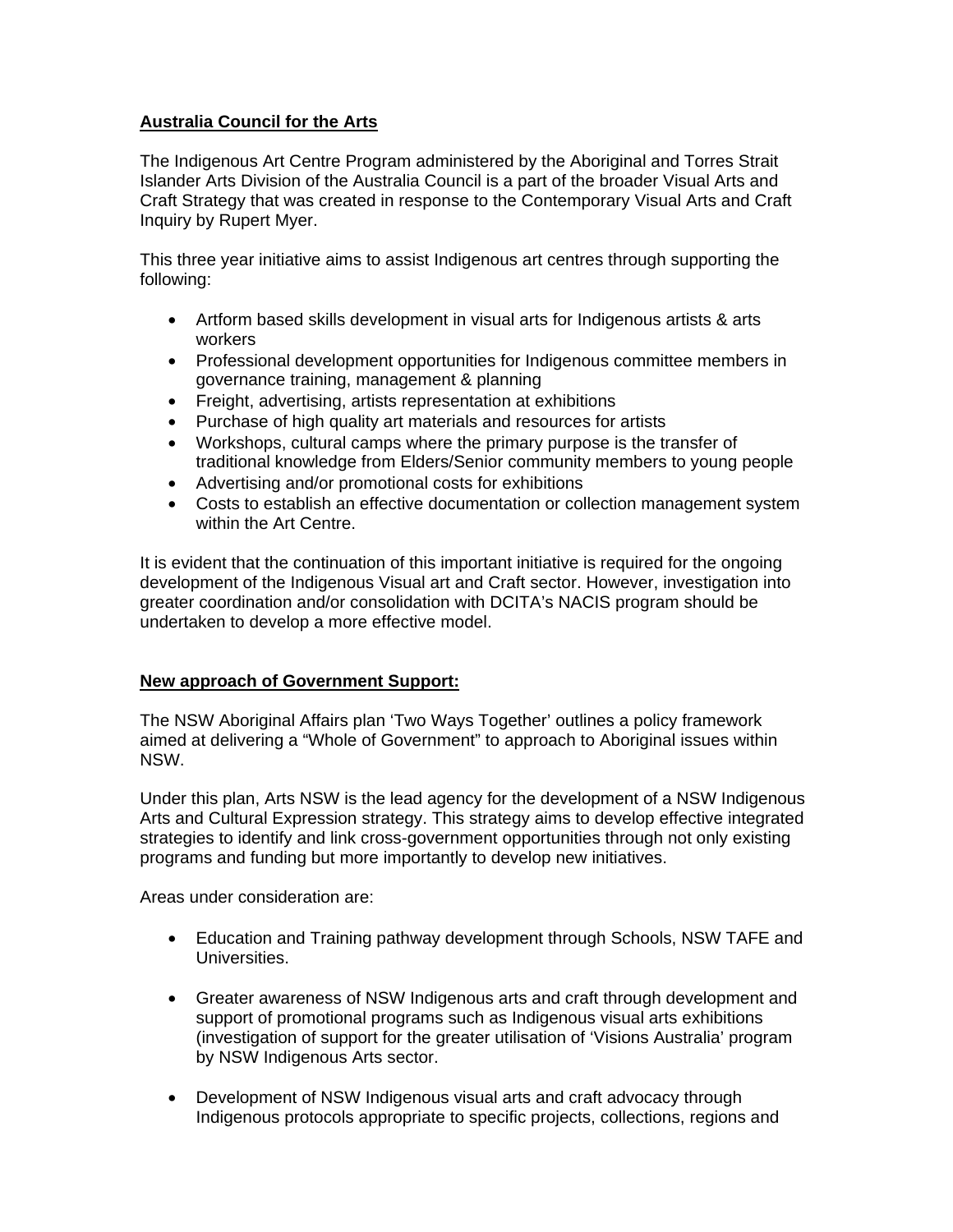communities and the increased awareness and understanding of issues surrounding authenticity; attribution; and copyright.

• Greater utilisation of existing visual arts infrastructure through the NSW regional art gallery sector through the establishment of Indigenous curatorial/education positions for small to medium size galleries and museums, ongoing training opportunities through workshops and master-classes and publication of 'best practice' case studies for engagement with Indigenous artists and communities

# *g) Future opportunities for further growth of Australia's Indigenous visual arts and craft sector, including through further developing international markets.*

The development of a NSW Indigenous Arts and Cultural Expression strategy will investigate the development of culturally appropriate NSW cultural and arts export and marketing strategies. This approach has scope to identify existing initiatives such as the NSW State and Regional Development's Aboriginal Business programs such as the "Aboriginal Business Link program", Austrade export support and Australia Councils' *"Showcasing the Best*" to develop an effective support base for the NSW Indigenous art sector to break into new market areas.

# **Case Study – Terrence Allen Jnr.**

An Indigenous artist from Tamworth is exploring international markets with support from the NSW Government.

Terry Allen now has five artworks on show at the Australian Art Fest which has just opened in Toronto, Canada. The Australian Art Fest was launched on October 18 with a special viewing for more than 200 private collectors. The exhibition potentially opens up a huge new market for Mr Allen who has mostly been exhibiting in Australia.

Toronto has a population of five million and is regarded as having a diverse and vibrant art scene.

Mr Allen, who paints in acrylic on canvas, is one of 10 artists invited to participate in this special exhibition which will showcase Australian art and culture to the Canadian market.

The NSW Government's Aboriginal Business Link program has helped with the freight and insurance costs of transporting Mr Allen's artworks to Canada.

Mr Allen said he was looking forward to having his works seen by Canadians who have mostly had little exposure to Australian art. "I believe the best potential for my work lies overseas, so the opportunity to have five paintings seen, and possibly sold, in Canada will be a great boost," he said.

*From: DSRD Business Update – October 2006.*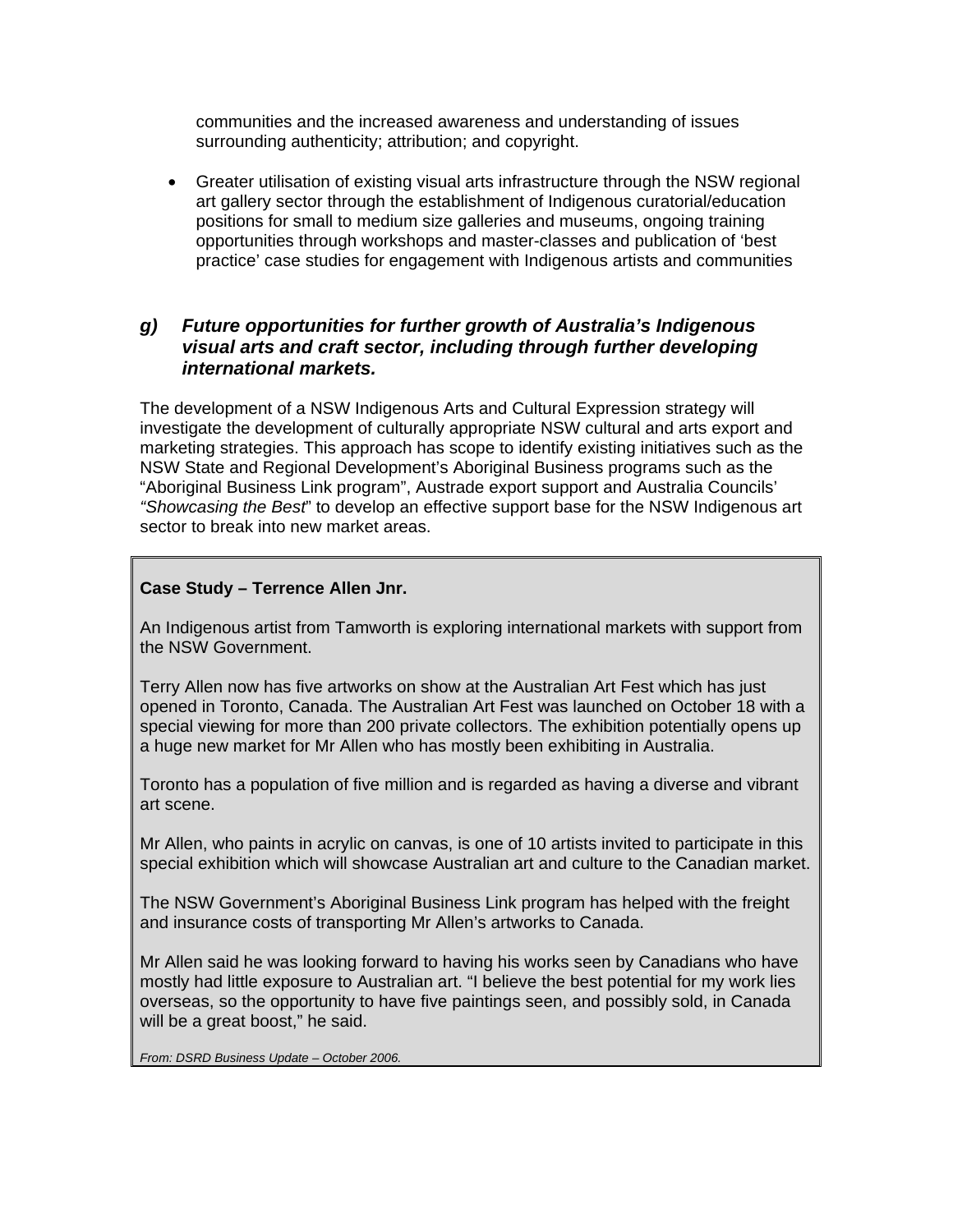#### **Musee du Quai Branly – Australian Indigenous Art Commission.**

The Australian Government's investment into the \$1.7 million Australian Indigenous art commission at the Musee du Quai Branly brings together the largest ever public art commission of Indigenous Australian artwork.

In May 2006, Senator the Hon. Rod Kemp announced that "*The museum has the potential to raise significantly the profile of Indigenous art in Europe and enhance market opportunities for Australian Indigenous artists*."

The effectiveness of this initiative in enhancing market opportunities should be clarified with appropriate levels evaluation to ascertain if a suitable model can be established that allows entry into other emerging market areas.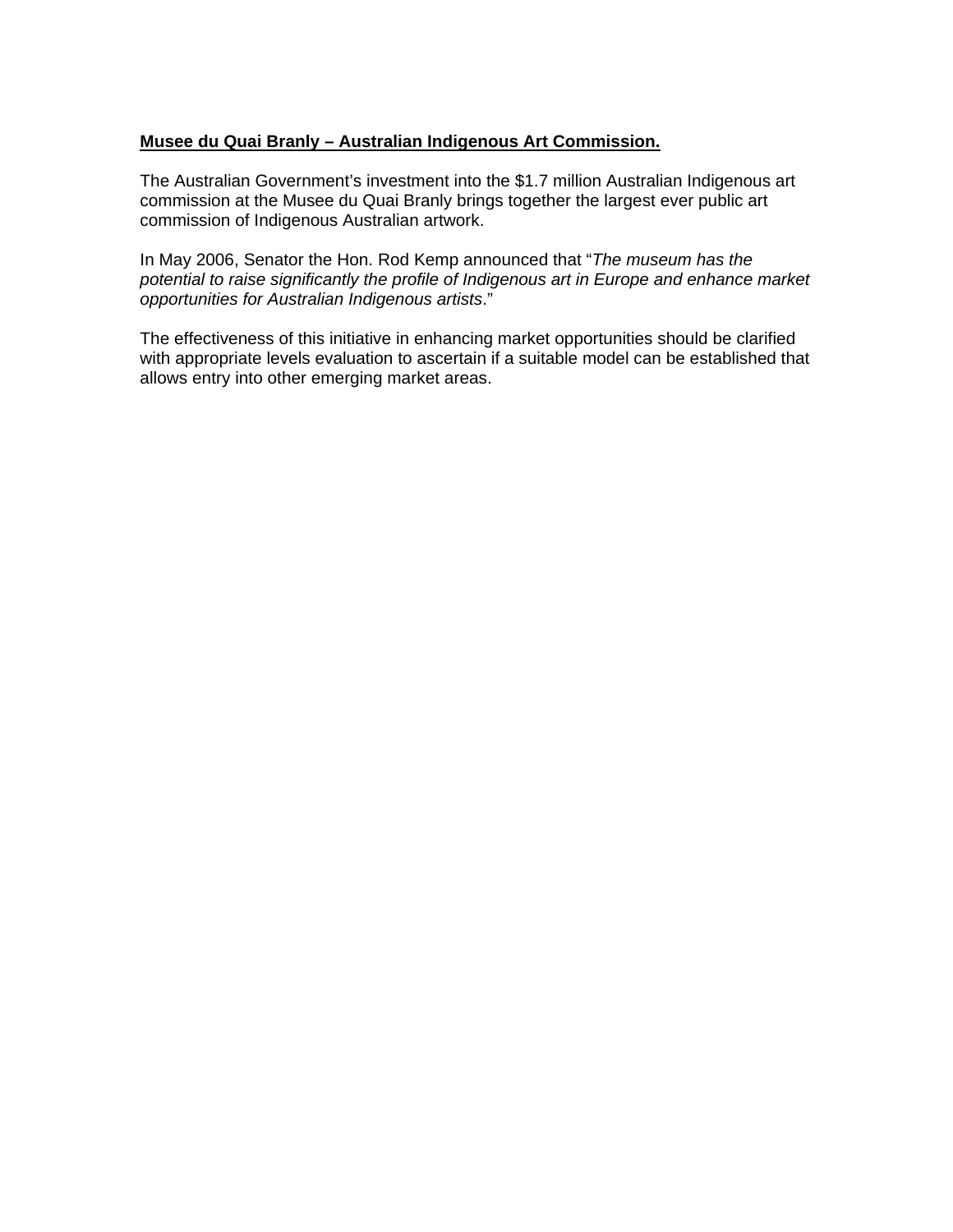# **Opportunities for the Indigenous visual arts and craft sector:**

- **Adequate recognition and support for urban and inner regional indigenous populations under existing and future programs of support for Indigenous visual arts and craft.**
- **Appropriate and proportionate support to enable Indigenous visual arts and craft to take place in areas of relocation, and to be acknowledged and recognised as relevant and valid forms of art form practice is critical to the achievement of COAG goals for social reform in Indigenous affairs and for the Cultural Ministers Council's foremost priority under its 2006 Framework for National Cooperation.**
- **Development of a wider strategic approach of DCITA's NACIS program to address the disparity between funding levels within NSW comparative to other states.**
- **Support for continuance of the Visual arts and craft strategy administered by the Australia Council with greater coordination and/or consolidation with DCITA's NACIS program for the development of a more effective model.**
- **Support for infrastructure needs of new emerging models of 'art centres' that exist within urban and regional communities within four main priority areas;** 
	- ¾ **access to gallery and exhibition space**
	- ¾ **access to production and workshop space**
	- ¾ **access to culturally appropriate spaces**
	- ¾ **utilisation of new technologies**
- **Support for the implementation of the Cultural Ministers Council project for the development of the national Indigenous Intellectual Property (IIP) Toolkit.**
- **Support for the development of a 'Whole of Government' approach to education and training pathway development through schools, vocational training and universities.**
- **Support for the development of a 'Whole of Government' approach for the development of NSW Indigenous visual arts and craft advocacy through Indigenous protocols appropriate to specific projects, collections, regions and communities and the increased awareness and understanding of issues surrounding authenticity; attribution; and copyright.**
- **Support for the development of a 'Whole of Government' approach towards greater utilisation of existing visual arts infrastructure through the NSW regional art gallery sector achieved through the establishment of**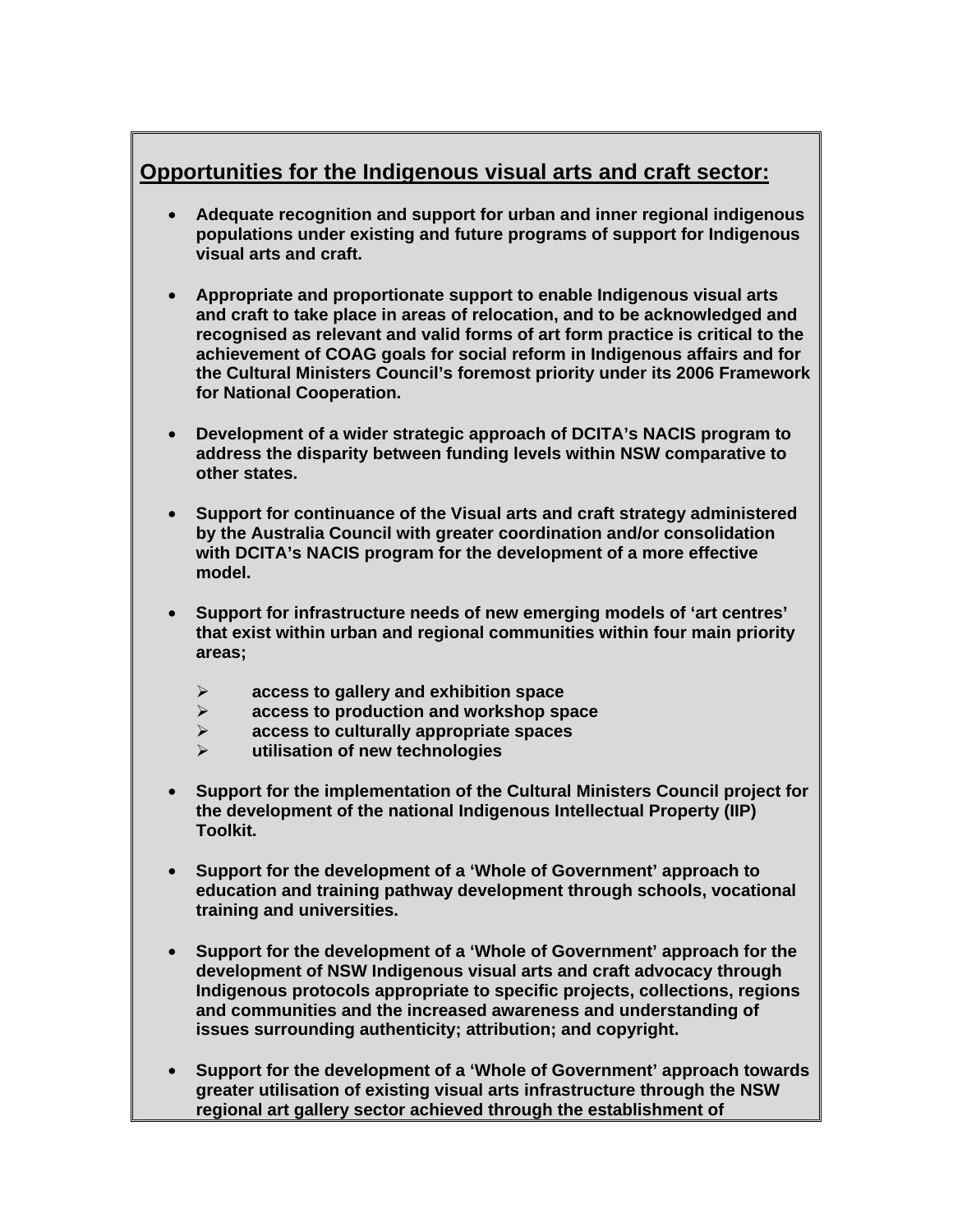**Indigenous curatorial/education positions for small to medium size galleries and museums, ongoing training opportunities through workshops and master-classes and publication of 'best practice' case studies for engagement with Indigenous artists and communities.** 

• **Undertake analysis of the effectiveness of existing export and market support programs to ascertain if suitable models can be established that allows entry into other emerging market areas.**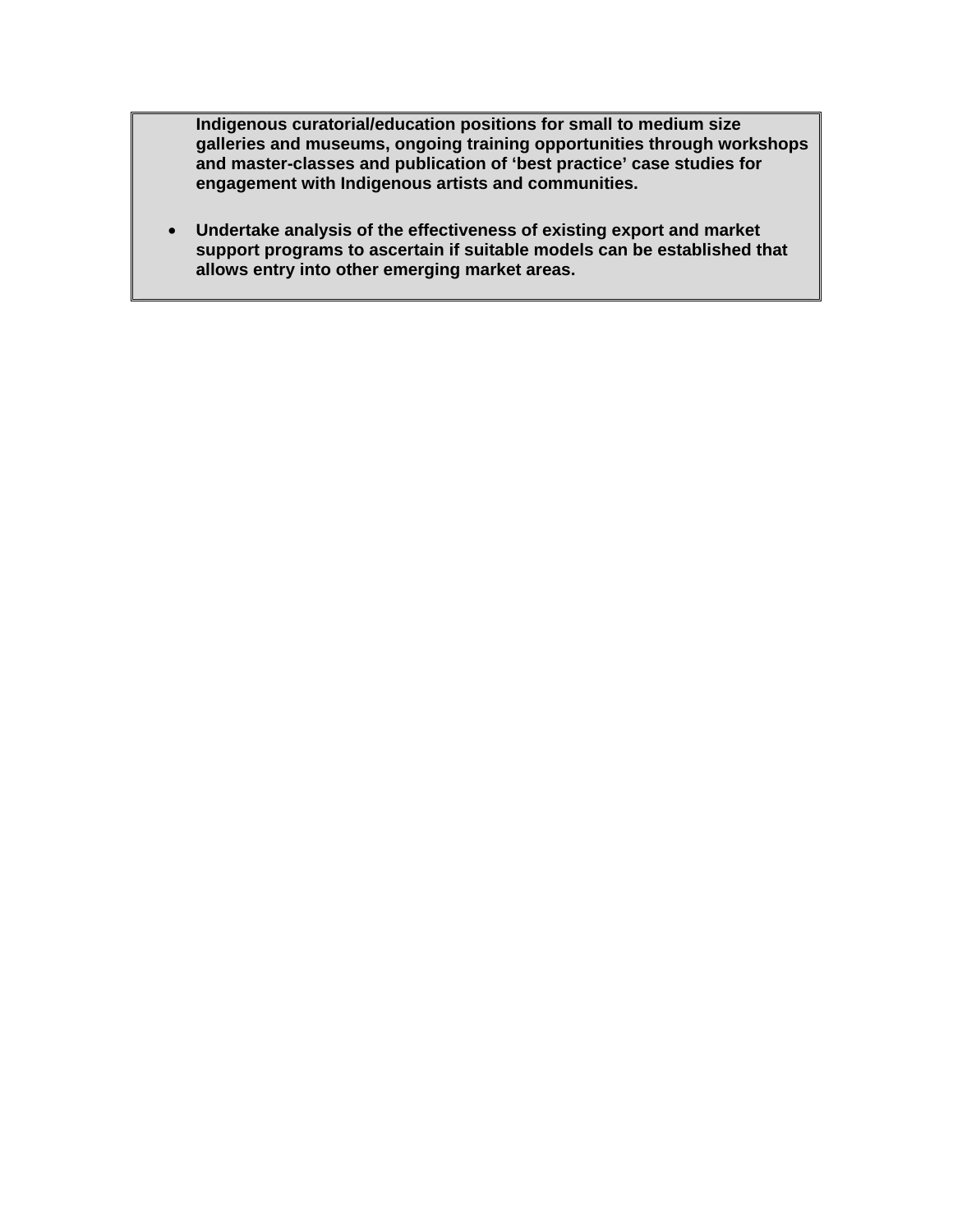# **Appendix A:**

# **List of NSW Indigenous Art Centres and Cooperatives.**

#### **Aboriginal Cultural Centre Monaroo Bobberrer Gudu - Eden**

Monaroo Bobberrer Gudu means 'the peoples of the mountains and the sea'. The centre supports local artists and is also Eden's Aboriginal Keeping Place. The centre sells artworks created by local artists including paintings, artefacts, clothing, textiles and ceramics.

#### **Armidale and Regional Aboriginal Cultural Centre and Keeping Place - Armidale**

This centre displays art and artefacts and sells locally manufactured clothing, paintings and other items.

#### **Boolarng Nangamai Aboriginal Art and Culture Studio - Gerringong**

The Boolarng Nangamai Aboriginal Art and Culture Studio conducts workshops in weaving, painting, drawing, bush tucker, tool making, bush toy making and dance, didgeridoo playing and story telling.

#### **Boomalli Aboriginal Artists Cooperative - Sydney**

Boomalli is Australia's oldest Aboriginal owned and operated metropolitan-based artist cooperative. The centre services many urban and rural based artists, particularly those from New South Wales and provide a retail outlet and gallery space for Indigenous artists nationally. Items available include paintings (acrylic on canvas), works on paper (prints, etchings, linocuts, gouache, watercolours and pastels), photographic prints, ceramics, jewellery, woodwork (coolamons, nulla nullas and carved animals), and textiles and clothing (printed lengths and t-shirts).

#### **Budamurra Aboriginal Corporation - Ulladulla**

This corporation provides guided cultural tours. It also has a gallery showcasing traditional and contemporary arts including paintings (acrylic on canvas and on board), printed works of original paintings on paper and cards, ceramics (pots and plates), woodwork (picture frames, boomerangs, spears, clap sticks, woomeras, coolamons and shields). The centre can make goods to order.

#### **Euraba Paper Aboriginal Corporation – Toomelah.**

Euraba Paper Company was the first Indigenous business in Australia to make elite, handmade paper at a mass production level. The process involves locally and traditionally sourced fibres being made into sheets of paper and paper products for a range of commercial uses. The company also produce artworks on paper.

#### **Ngurrala Aboriginal Corporation – Maxville**

Ngurrala offers a range of services to artists from the Gumbaynggir region of New South Wales. Items available include works on canvas, woodwork (carvings and furniture), clothing and jewellery. It is open Monday to Friday, 9-00 am to 5-00 pm (phone first).

#### **Orana Aboriginal Corporation – Wellington.**

Items available from this corporation include paintings (some using beads and bark, acrylic on canvas) and a wide range of ceramics and woodwork.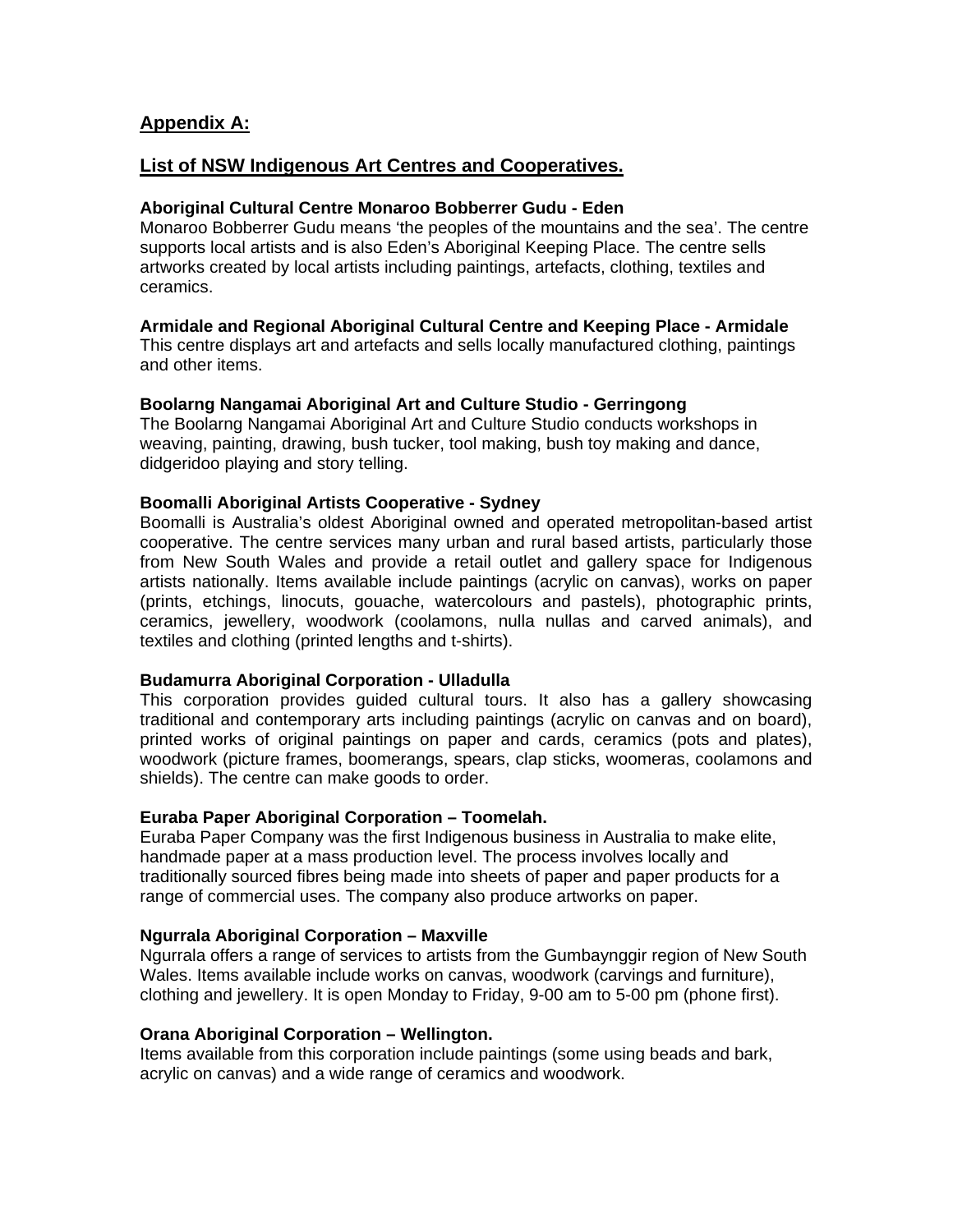#### **Shed Designs - South Grafton**

Shed Designs is a collective of three female Gumbaynggir artists of the Clarence River area. The original designs are reflections of each artist's personal and spiritual growth, expressing a combination of oral and environmental histories. A range of ceramics (vases, platters, coolamons and bowls) are available.

#### **South Coast Aboriginal Cultural Centre - Nowra**

This centre supports local artists to produce beaded jewellery (necklaces, bracelets and earrings), shell-worked knick-knacks and paintings (acrylic on canvas).

#### **Tharawal Local Aboriginal Land Council - Buxton**

#### **Tobwabba Art - Forster**

Tobwabba Art is an art gallery and retail shop displaying the contemporary artworks of the coastal Worimi people. Items available include textiles and clothing (t-shirts, scarves and sarongs), woodwork (coolamons, clap sticks, boomerangs, hunting spears, carved figures and woomeras), jewellery and paintings (acrylic on canvas).

#### **Ulugundahi Art and Culture Gallery - Maclean**

#### **Umbarra Aboriginal Corporation - Akolele**

Umbarra is on the far south coast of New South Wales and offers local Aboriginal cultural tours, activities for children, and a shop and display area with local artefacts. Items available include clothing (t-shirts, hats and scarves), woodwork (didgeridoos, clap sticks and boomerangs) and jewellery. It is open Monday to Friday, 9-00 am to 5-00 pm, and weekends, 9-00 am to 4-00 pm.

#### **Yarrawarra Aboriginal Corporation - Corindi Beach**

All the artwork and artefacts handled by this corporation are produced and hand-painted by the local Gumbaynggir people. Available works include ceramics and woodwork.

#### **Gamilarart**

Gamilarart is located in Tamworth and was formed by a local group of students, who came together in the pursuit of their love of "Art", and by uniting Aboriginal and Non-Aboriginal Artist's they have been able to put true Reconciliation into practice.

#### **Blue Mountains Aboriginal Arts Group**

A newly formed Blue Mountains Aboriginal Arts Group informally known as the Artist Mob has already had some successes. Graham King, a Blue Mountains artist won the COFA Professional Development Award at the NSW Parliament Indigenous Arts Prize 2006. In addition to this, five Blue Mountains Artists were selected as Finalists for the NSW Parliament Art Exhibition.

They are currently working with the Local Council to obtain Gallery Space and undertake some strategic and business planning.

#### **Tenterfield:**

A consortium of the Local Tenterfield Aboriginal Community and surrounding district are currently investigating the development of a business model for the through the manufacture and distribution of Local Authentic Aboriginal Arts & Crafts.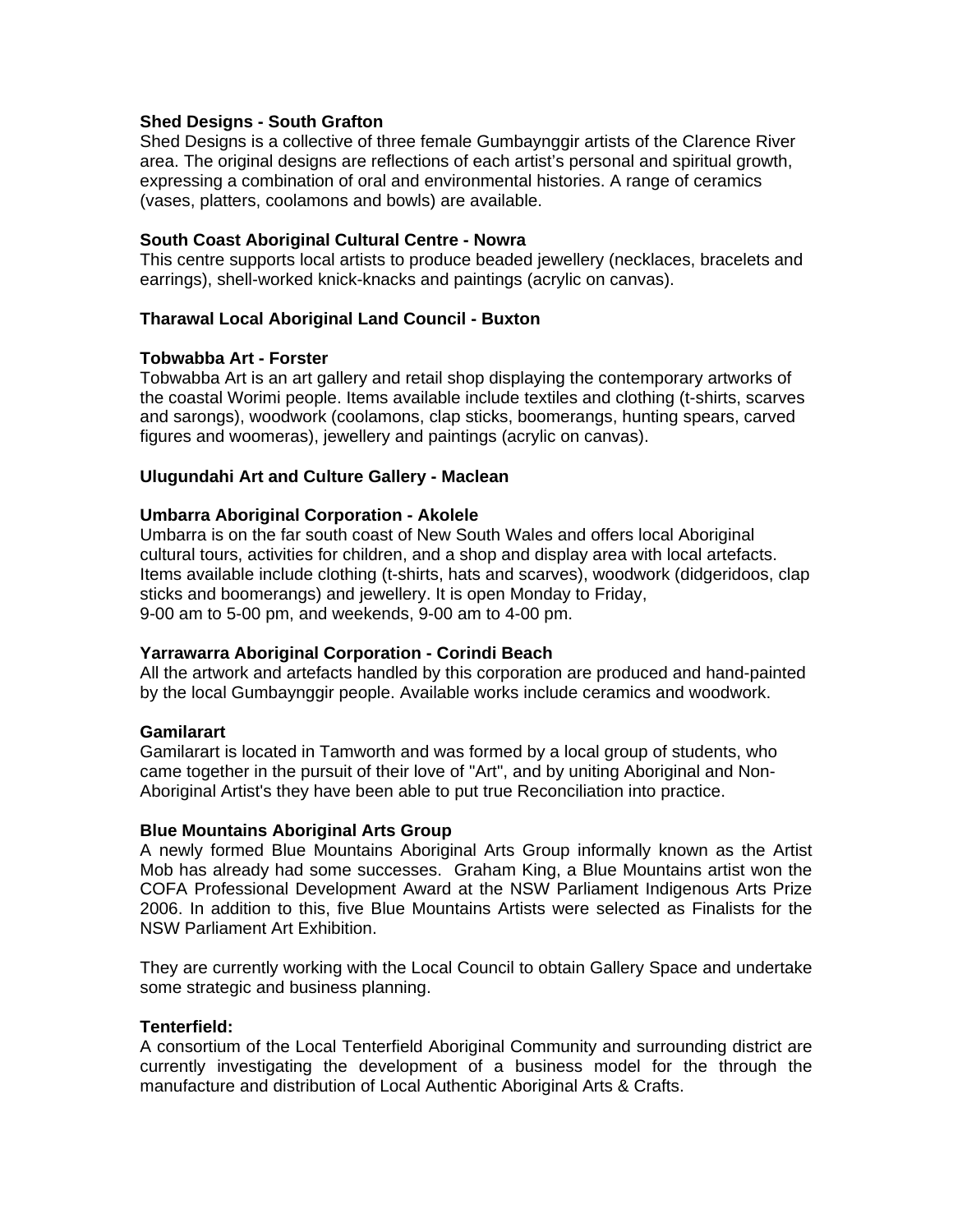This group has held a number of meetings with a range of government agencies and departments where project scoping has been undertaken to identify how this project will benefit the Tenterfield Community and what resources / support are required.

#### **Northern Rivers NSW Indigenous Arts Business Hub.**

A regional forum for Indigenous artists from the northern rivers area of NSW was held in mid 2005, with the aim to identify the needs and issues facing Indigenous artists in the region. A guest speaker, high profile Indigenous art curator, Djon Mundine, gave an inspiring presentation focussing on Indigenous arts practice.

From this meeting the formation of Indigenous Artist Advisory Group (IAAG) was undertaken with the key needs and issues affecting artists identified. These were:

- **Place**  a base or location with a gallery and workshop space which enables artists to undertake their work,
- **Communication**  improved communication between Indigenous artists in the region
- **Database**  of Indigenous artists in the region to enable the promotion of opportunities, exhibitions and events
- Website to promote and sell work of local Indigenous artists
- **Legal Assistance And Advice**  relating to copyright, intellectual and cultural property, consignment agreements etc. Workshops were identified as a way to address this need.
- **Marketing Assistance And Workshops**  an arts support worker was identified as the best way to assist with marketing and facilitating workshops in areas of professional development, marketing and promotion
- **Link To Correctional Services**  support for Indigenous artists released from Grafton Prison
- **Mentoring**  exchange of skills and knowledge from established artists to young people, as a way of building self confidence as well as supporting emerging artists with their arts practice.

The Artist Advisory Group has developed in conjunction with Arts Northern Rivers a strategic plan with the short term goal of seeking funding for an arts worker to support artists through workshops, forums and marketing assistance, and in the longer term, to form an artist run organisation and establish a space for artists to work and exhibit.

#### **Kari Yalla Aboriginal Artists Co-operative**

Kari Yalla is an Aboriginal Artists Co-operative for the South East that has been established in the past year and is auspiced by South East Arts Region Arts (SEAR). SEAR has assisted in the formation of this structure as a regional mechanism to support Aboriginal artists of the South East and to provide a structure for professional development, Aboriginal management and receipt of funding.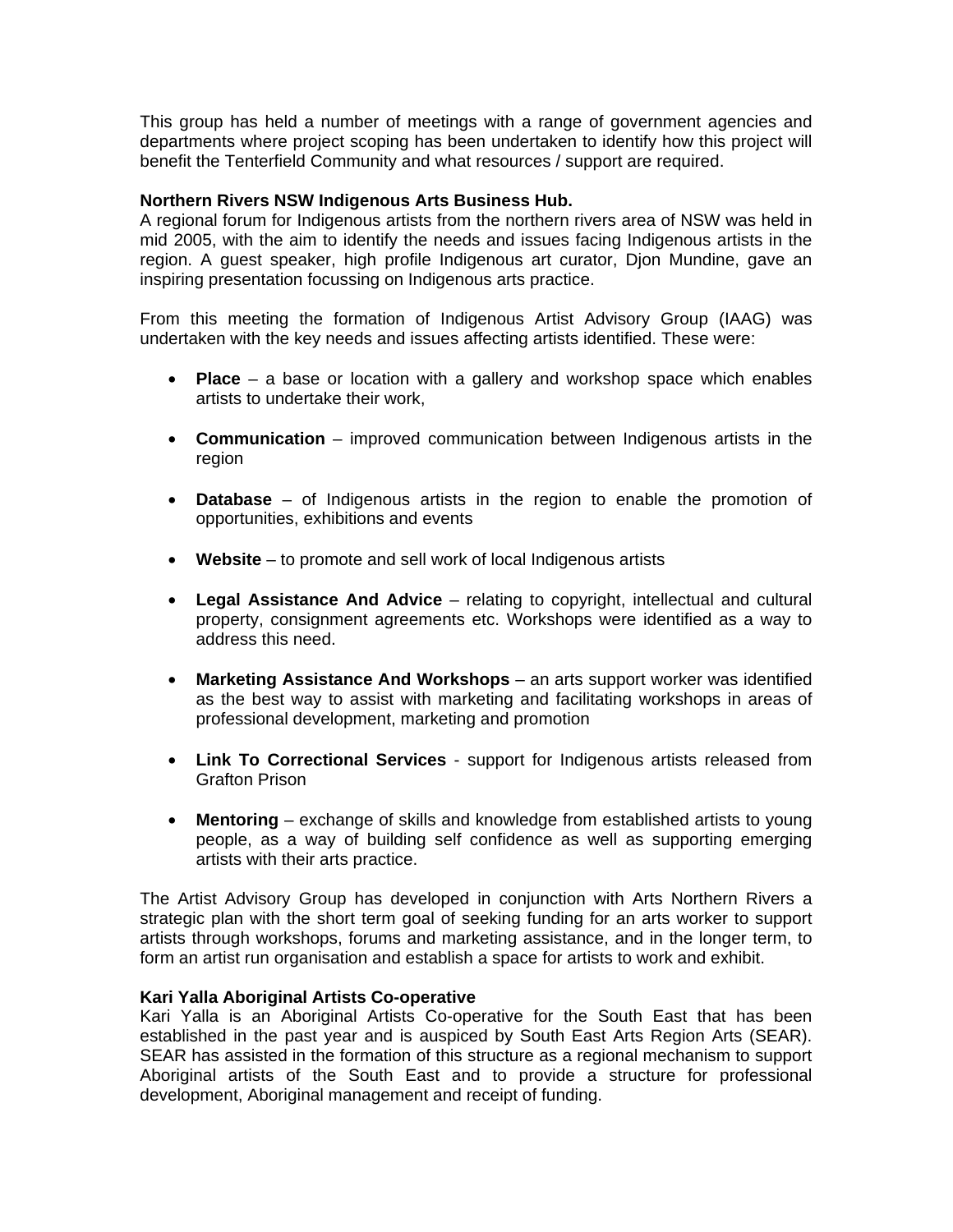Kari Yalla's boundaries range from Batemans Bay to the Victorian border and comprises of a regional structure that is managed by the Aboriginal community for the professional development and promotion of Aboriginal artists.

They have already had a number of exhibitions, and i**n July 2006, a**n exhibition of works produced by local Aboriginal artists as part of mentorship with Sydney-based Boomalli Aboriginal Artists Cooperative artist, Jeffrey Samuels was shown in Bega.

Boomalli worked with the Kari Yalla Aboriginal Artists Coop in Eden and the Bega Valley Regional Gallery to deliver a series of hands-on workshops over six months for eight local artists under the program with grant from the Australian Government's Regional Arts Fund. The workshops incorporated hands-on work, critiques and discussion. Tutors included Cecile Galiazzo from the Megalo print organisation (Canberra) as well as other local artists and Mr Samuels.

#### **Junuys Youth Business Enterprise**

The Junuys Youth Business Enterprise (JYBE), a part of Bawrunga Aboriginal Medical Service, was initiated in March 2004 as a youth business enterprise for combating youth unemployment and building self-esteem through the development of arts /crafts and arts business skills.

Work produced by the enterprise comprises both traditional and contemporary artworks on canvas, jewellery, the manufacture and painting of boomerangs, clap sticks, recycled furniture and other objects. Sale of these works occurs throughout the region at local markets, exhibitions and through their own shop located at the Bowraville workshops.

The JYBE project is currently developing strategies to become a self-sustaining business through commercial production and distribution to educational and tourist markets.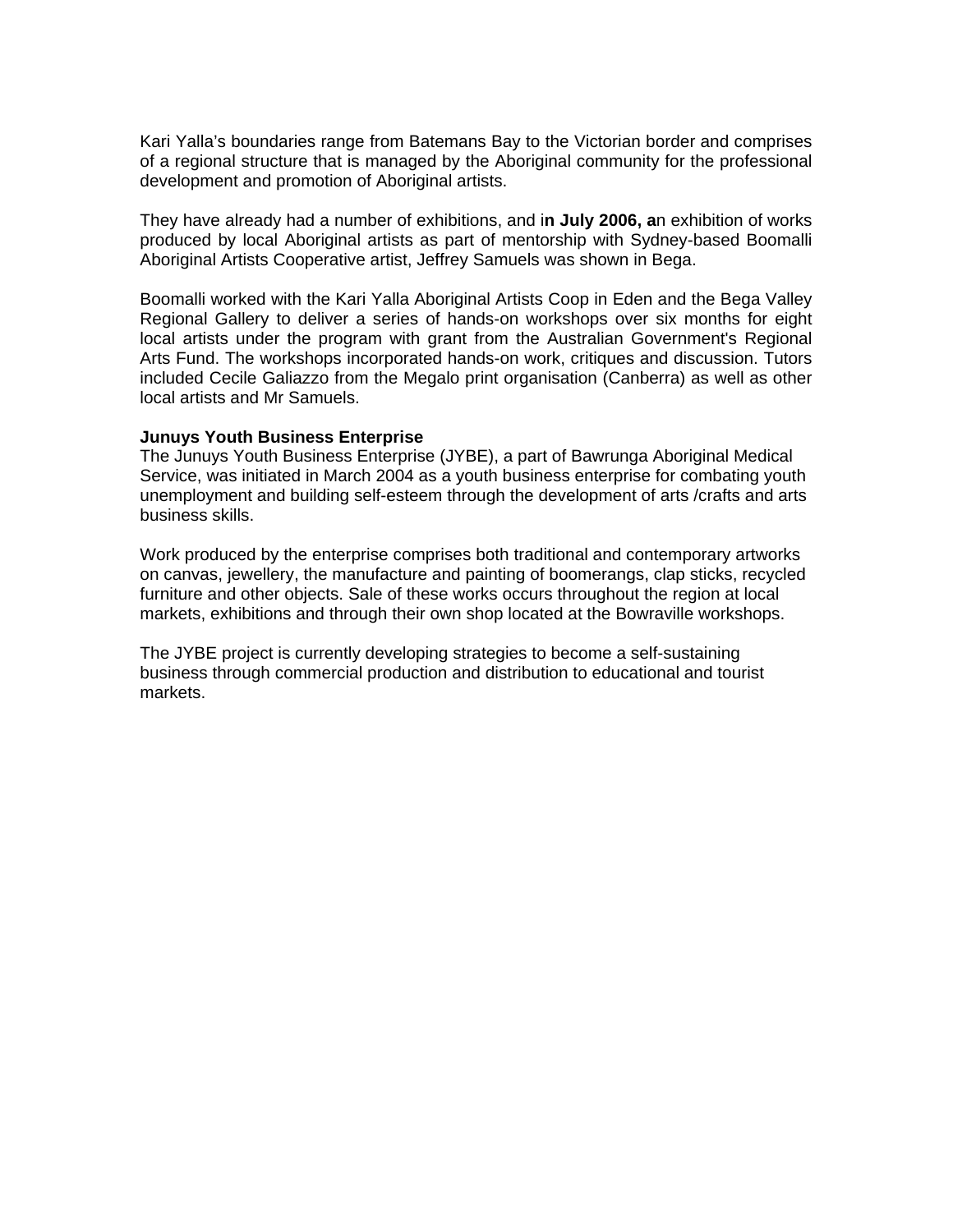# **Appendix B:**

# **NSW public galleries support of Indigenous visual arts and craft.**

A number of public galleries in NSW have structured and strategic approaches to the programming of Indigenous content. For example, Campbelltown Arts Centre, in western Sydney, has recently appointed Djon Mundine to the full-time position of Indigenous Contemporary Art Curator, which is assisted by Arts NSW through a VAC program staff establishment grant that covers 50% of the positions costs for the first three years. Campbelltown Arts Centre are also a managing partner in the Parliament of NSW Indigenous Art Award and the tour of this exhibition to regional NSW; there is an Indigenous category in the Centre's annual Fishers Ghost Art Award; they commissioned Indigenous artist Adam Hill to develop a major public artwork for Lend Lease in Macarthur Square, Campbelltown and they are currently developing a major Indigenous residency & exhibition project, commissions of Indigenous works and a Regional Indigenous Arts Strategy for the Centre is currently in consultation stage.

Also in western Sydney, Blacktown has the largest Indigenous population in NSW. Blacktown Arts Centre actively supports local Indigenous visual arts activity through the development of exhibitions, public art, assistance in the development of indigenous artist cooperatives and the establishment of Indigenous prizes within local art competitions.

Another area with a large Indigenous population, but in remote NSW, is Moree. The North West slopes and plains around Moree has been home to the Kamilaroi people for thousands of years. The Moree Plains Gallery runs workshops for TAFE, especially for local Indigenous students. The Gallery is also in the process of establishing a keeping place for significant and Kamilaroi artefacts, weapons, tools and carved stones. In 2007, the Gallery will commence a 12-month traineeship program an emerging Indigenous curator.

Other galleries have in place Indigenous visual arts strategies, such as the Engaging Indigenous Audiences strategy at Manning Regional Art Gallery in Taree. This is a comprehensive strategy, which includes projects such as research into the traditional local Indigenous art. This involved research into private collections, government collections and records, newspapers and the local Aboriginal community collections. The results were made into a CD ROM, which has been given back to the people of the Aboriginal community, AIATSIS, local, state and national galleries, libraries and museums schools.

Grafton Regional Gallery identifies that the greatest problem with supporting the artists is the payment of artist fees, the payment of travelling costs and accommodation to bring in artists for workshops and seminars. The Gallery uses the Arts NSW cultural programs to access artist fees, catalogue costs and speakers' fees. However travelling and accommodation costs are significant; and it is a cost that metropolitan galleries do not need to bear.